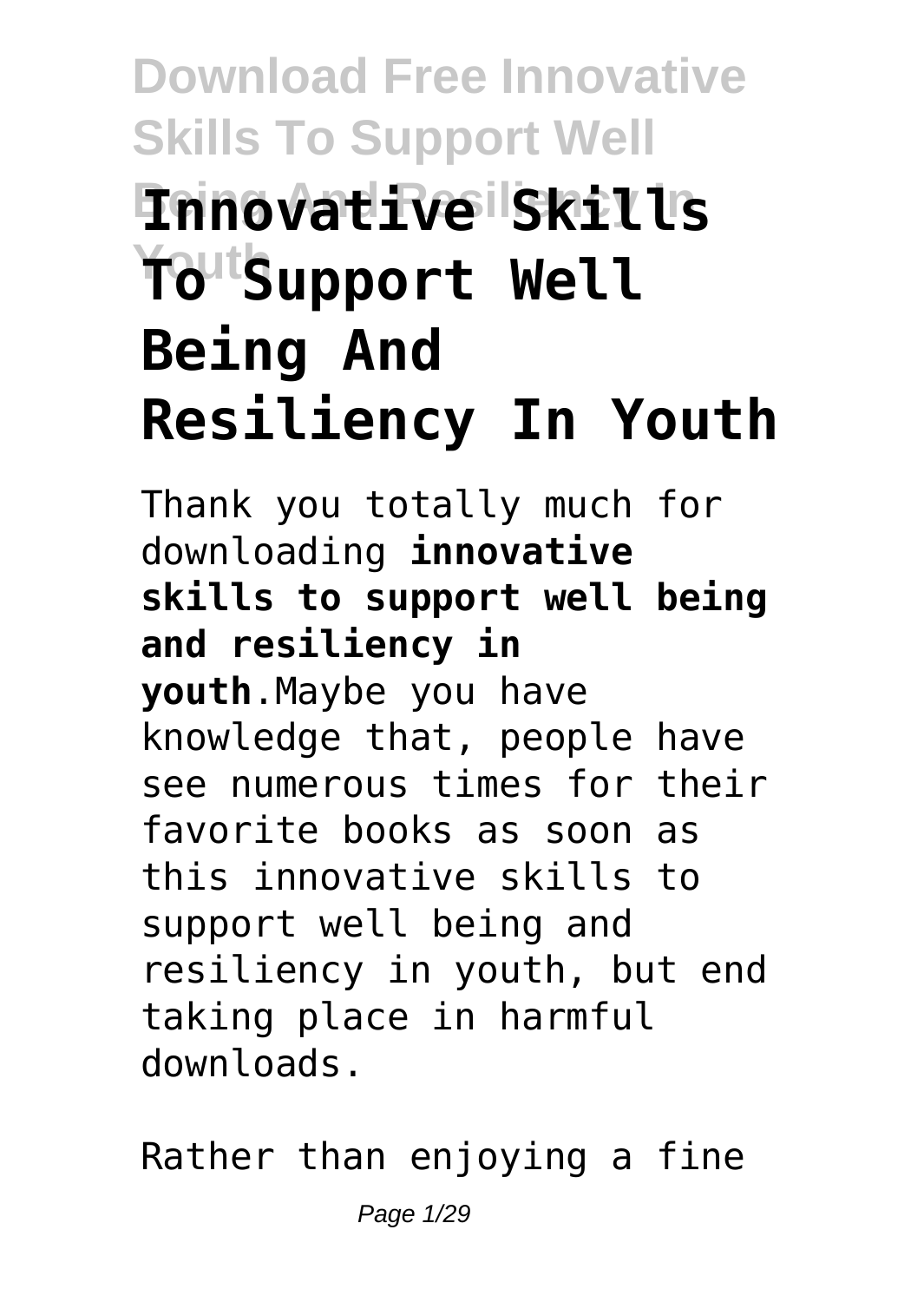ebook subsequently a mug of coffee in the afternoon, otherwise they juggled considering some harmful virus inside their computer. **innovative skills to support well being and resiliency in youth** is easy to get to in our digital library an online entry to it is set as public correspondingly you can download it instantly. Our digital library saves in complex countries, allowing you to acquire the most less latency times to download any of our books when this one. Merely said, the innovative skills to support well being and resiliency in youth is universally compatible following any Page 2/29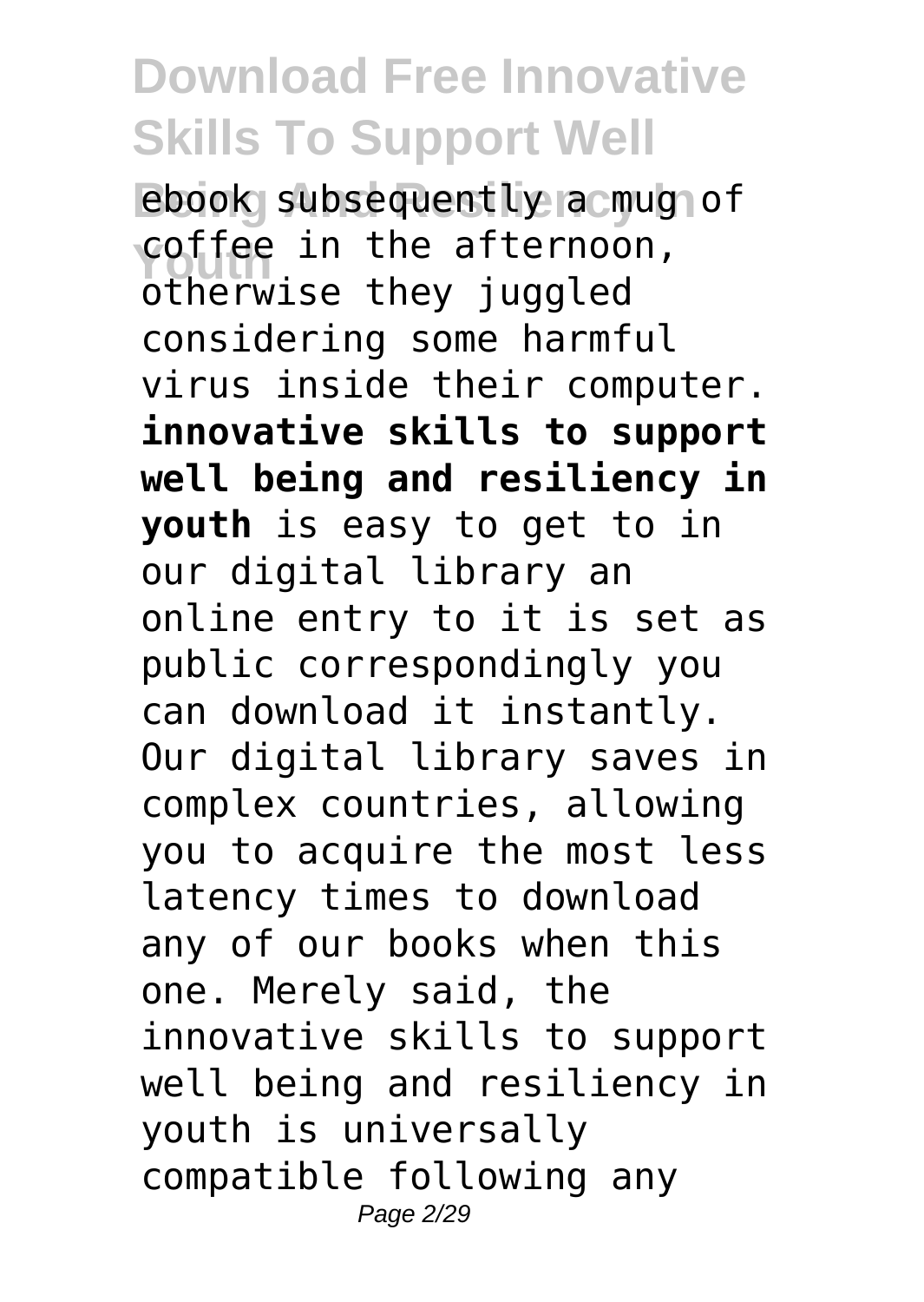# **Download Free Innovative Skills To Support Well** devices to read.lliency In

**Youth How Innovation Can Change Your Life?** *Evony The King's Return - Skill books 5 tips to improve your critical thinking - Samantha Agoos* Customer Service Vs. Customer Experience *6 Impressive Dog Tricks That Are Easier Than You Think! Jack Ma's Ultimate Advice for Students \u0026 Young People - HOW TO SUCCEED IN LIFE* **Simon Sinek: Why Leaders Eat Last** How great leaders inspire action | Simon Sinek *Stop Trying to Motivate Your Employees | Kerry Goyette | TEDxCosmoPark Scientifically Proven Best Ways to Study* Page 3/29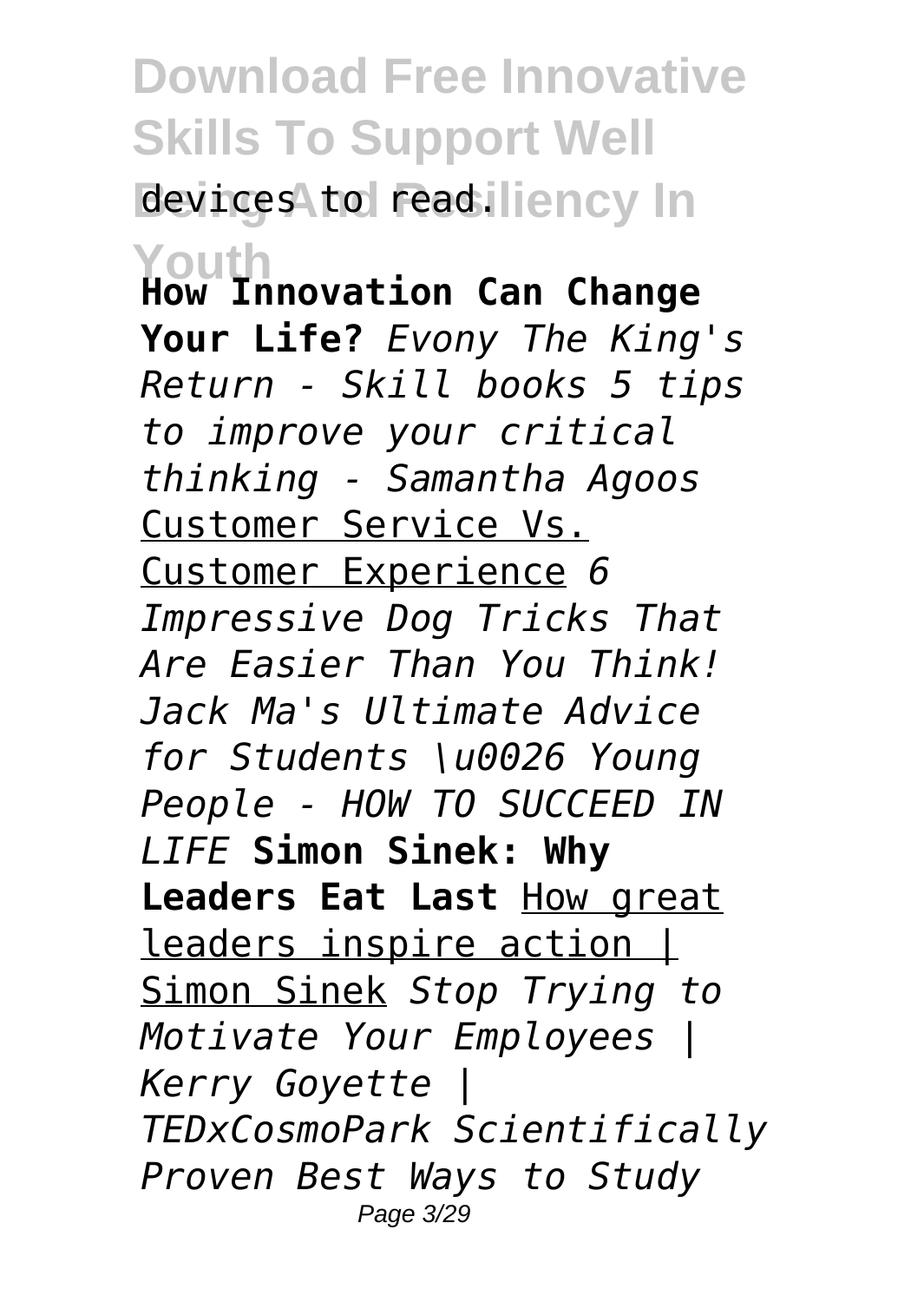**Everything you need to write a poem (and how it can save**<br>
a life) L Daniel Iyedal L  $a$  life)  $\uparrow$  Daniel Tysdal  $\uparrow$ **TEDXUTSC** 

How to Create a Scarf Joint like a Pro!**IF You GET THIS, Your LIFE Will CHANGE! | Simon Sinek | Top 10 Rules** How to know your life purpose in 5 minutes | Adam Leipzig | TEDxMalibu **How to practice effectively...for just about anything - Annie Bosler and Don Greene Jack Ma's Life Advice Will Change Your Life (MUST WATCH)** *19 Small Business Ideas For Solopreneurs* MasterCard CEO Ajay Banga on Taking Risks in Your Life and Career *Do You Have the Traits of a Genius?* WOODWORKING, CUTTING Page 4/29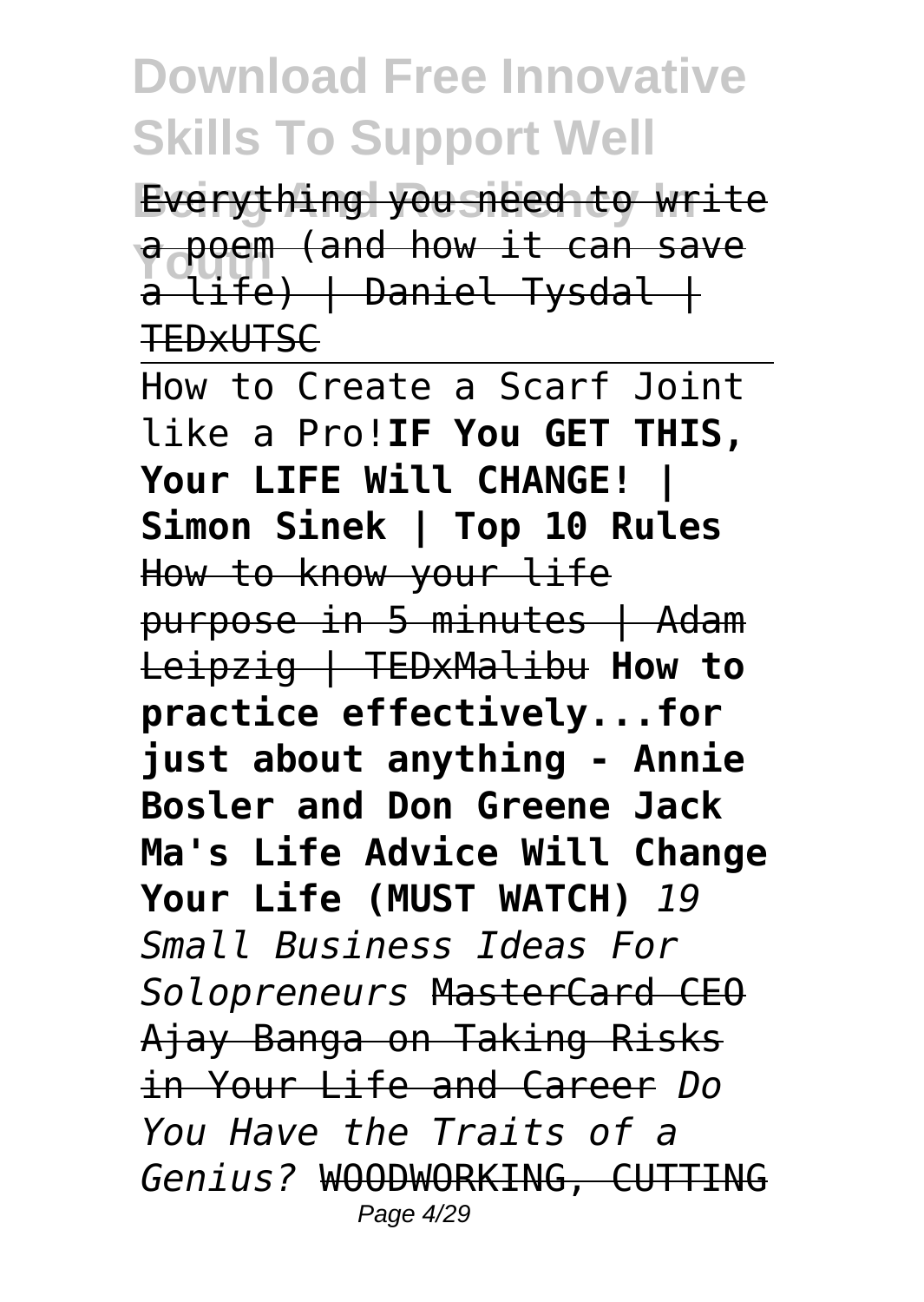**BeJAPANESE SCARF JOINT!** <del>(Kanawa Tsugi)</del> <u>The power of</u><br>helioving that you can</u> believing that you can improve | Carol Dweck 21 Lessons for the 21st Century | Yuval Noah Harari | Talks at Google

15 NEW \"Pandemic-Created\" Business Ideas in 15 Minutes *Ethical Hacking Full Course - Learn Ethical Hacking in 10 Hours | Ethical Hacking Tutorial | Edureka* Online book **In Innovative futuristic** video book concept ✔ Learn Japanese While Sleeping 8 Hours - Learn ALL Basic Phrases **Seth Godin on The Game of Life, The Value of Hacks, and Overcoming Anxiety | The Tim Ferriss Show 7 SENIOR MANAGER /** Page 5/29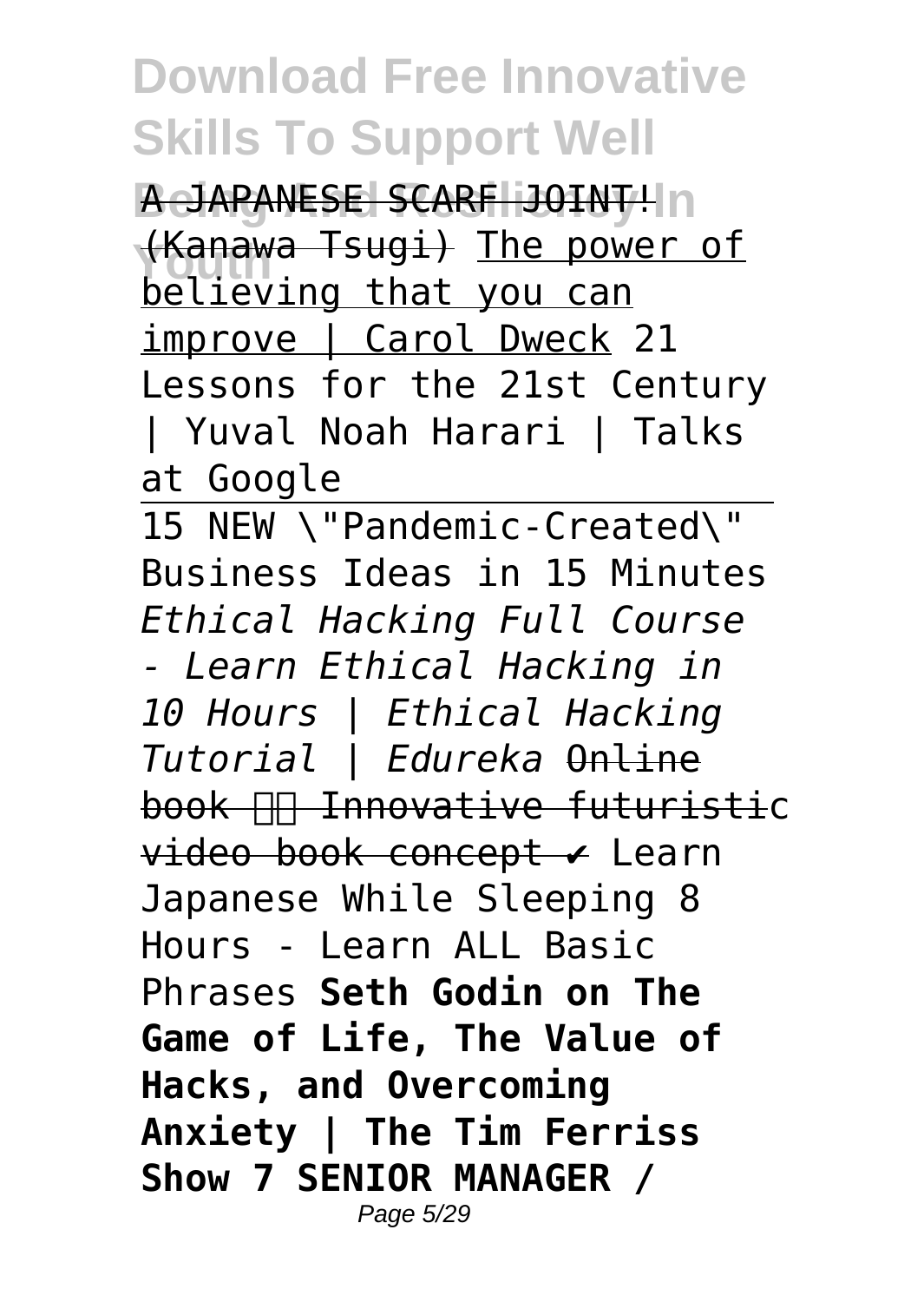**DIRECTOR Interview Questions** ang Answers! <del>NDIS S</del><br>Webinar 4: Quality, **and Answers!** NDIS Success compliance and risk Q\u0026A *Innovative Skills To Support Well* Innovative Skills to Support Well-Being and Resiliency in Youth eBook: Nicotera, Nicole, Laser-Maira, Julie Anne, Laser-Maira, Julie Anne: Amazon.co.uk: Kindle Store

*Innovative Skills to Support Well-Being and Resiliency in*

*...*

Innovative Skills to Support Well-Being and Resiliency in Youth Nicole Nicotera and Julie Anne Laser-Maira Features a link between the Page 6/29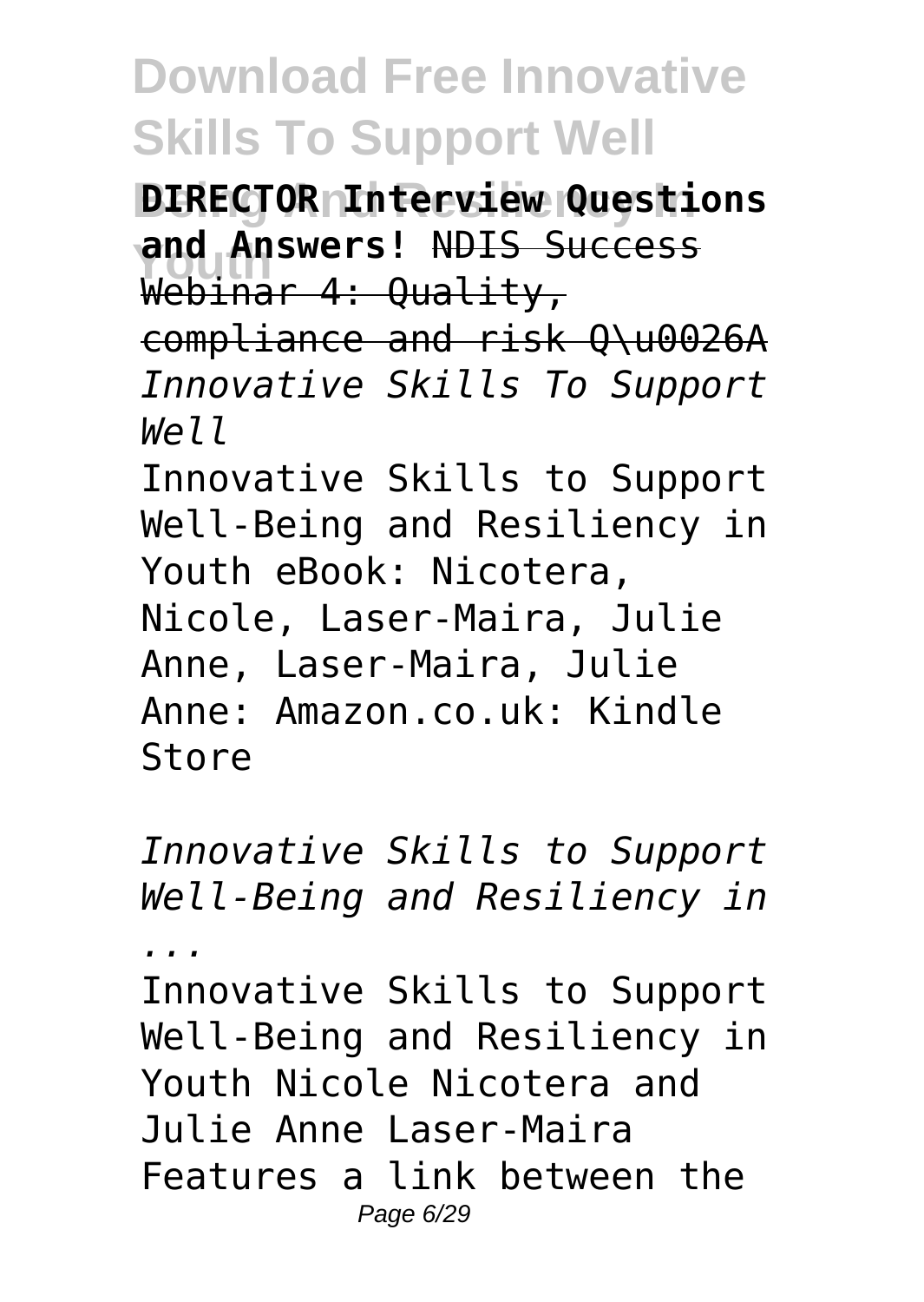**Betive interventions and Specific characteristics of**<br> **necitive** youth development positive youth development, thereby helping instructors teach students to put theory in action.

*Innovative Skills to Support Well-Being and Resiliency in ...*

nnovative Skills to Support Well-Being and Resiliency in Youth emphasizes the step-bystep procedures readers will need to implement evidencebased, innovative techniques and skills that emphasize well-being and resilience in youth. The strategies are specifically chosen to capture and hold the interest of youth who are Page 7/29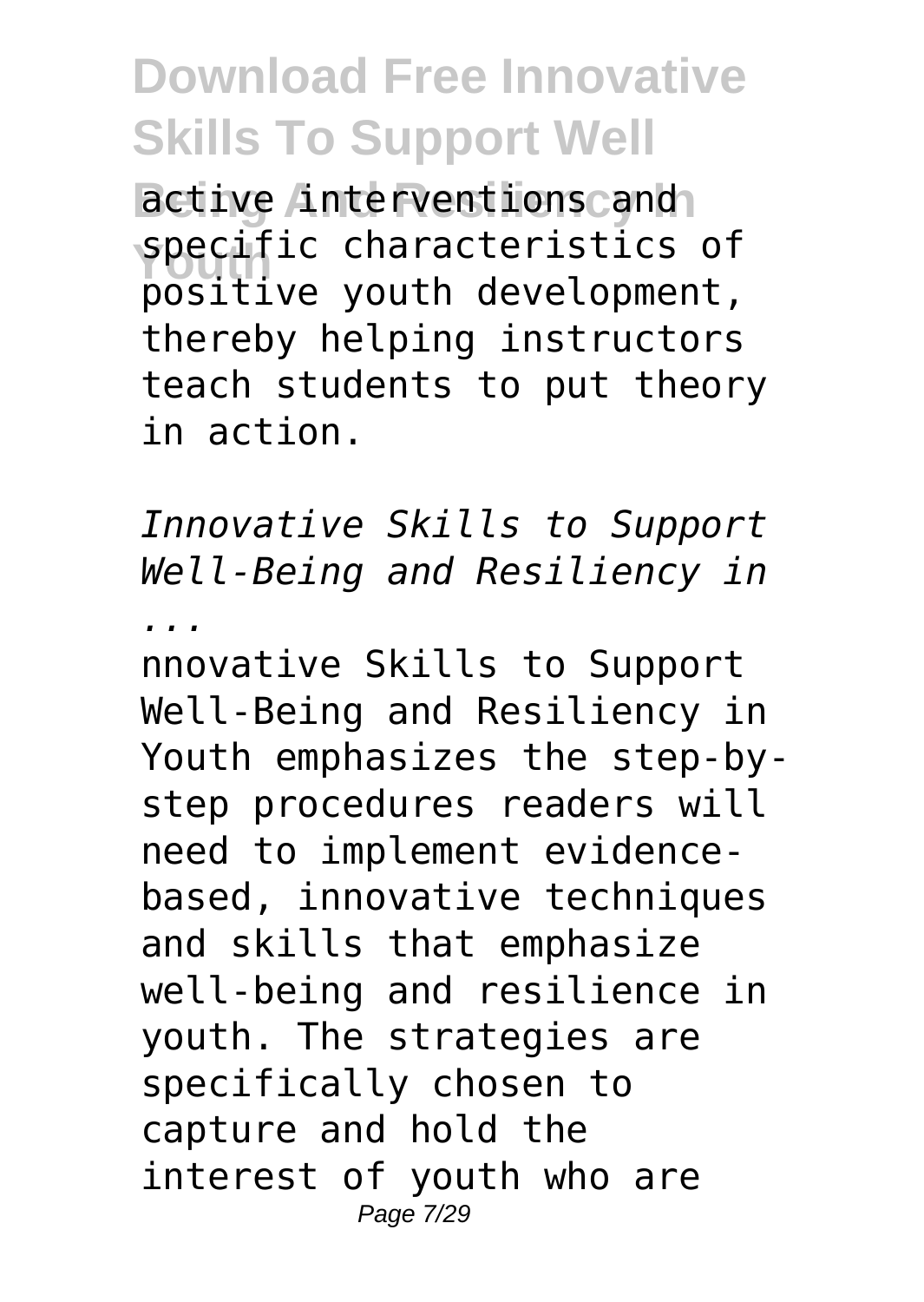**Download Free Innovative Skills To Support Well Beticent Stoency In Youth** counseling.

*Innovative Skills to Support Well-being and Resiliency in*

*...*

Innovative Skills to Support Well-Being and Resiliency in Youth also advocates for practice interventions that empower youth to be in charge of their personal well-being and the healing process. By doing so, youth can take an active role in their own healthy functioning, as opposed to passively receiving treatment.

*Innovative skills to support well-being and resiliency in* Page 8/29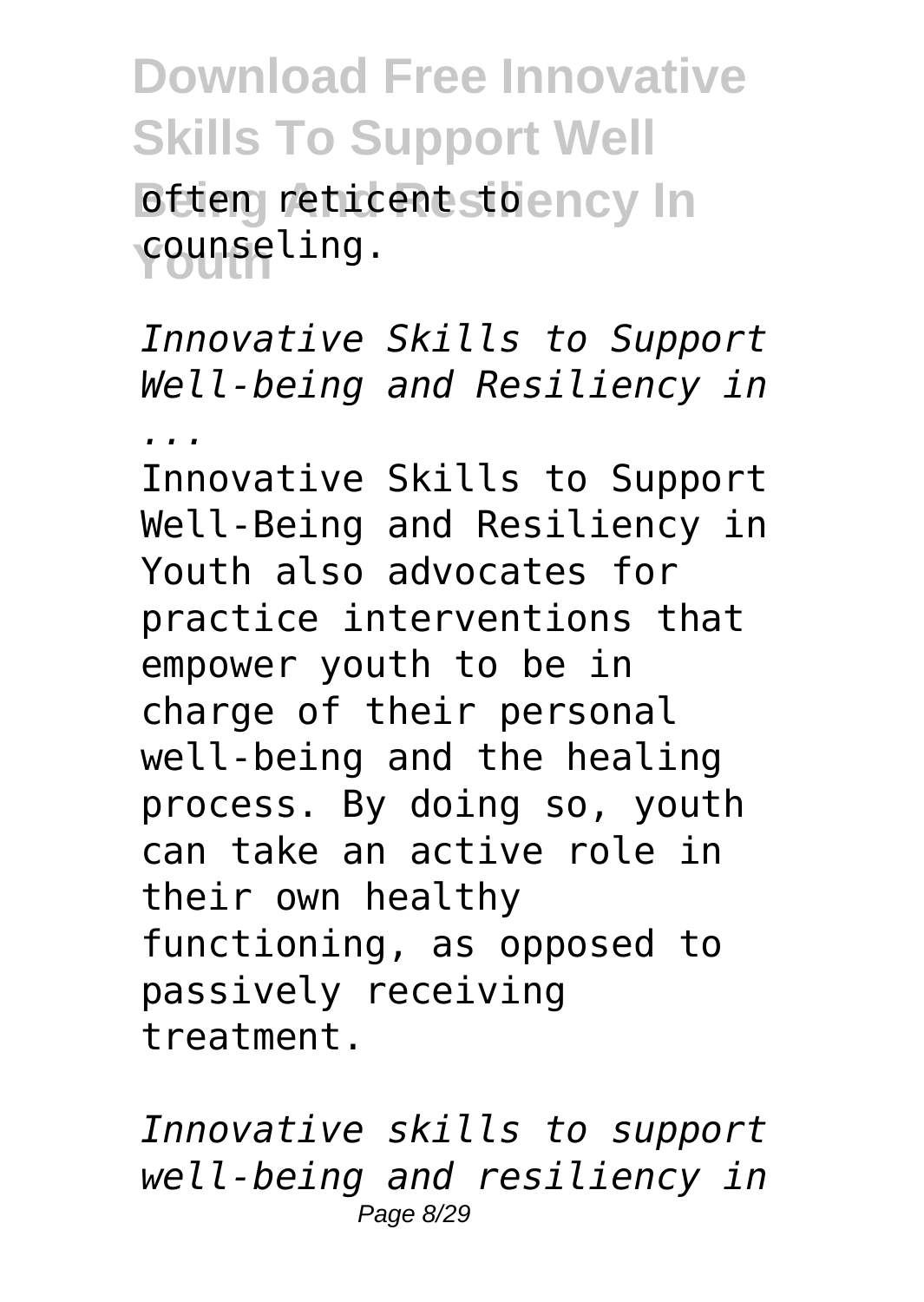**Download Free Innovative Skills To Support Well Being And Resiliency In** *...* **Innovative Skills to Support**<br>Well Being and Besiliancy in Well-Being and Resiliency in Youth also advocates for practice interventions that empower youth to be in charge of their personal well-being and the healing process. By doing so, youth can take an active role in their own healthy functioning, as opposed to passively

*Innovative Skills To Support Well Being And Resiliency In ...*

Innovative Skills to Support Well-Being and Resiliency in Youth emphasizes the step-bystep procedures readers will need to implement evidence-Page 9/29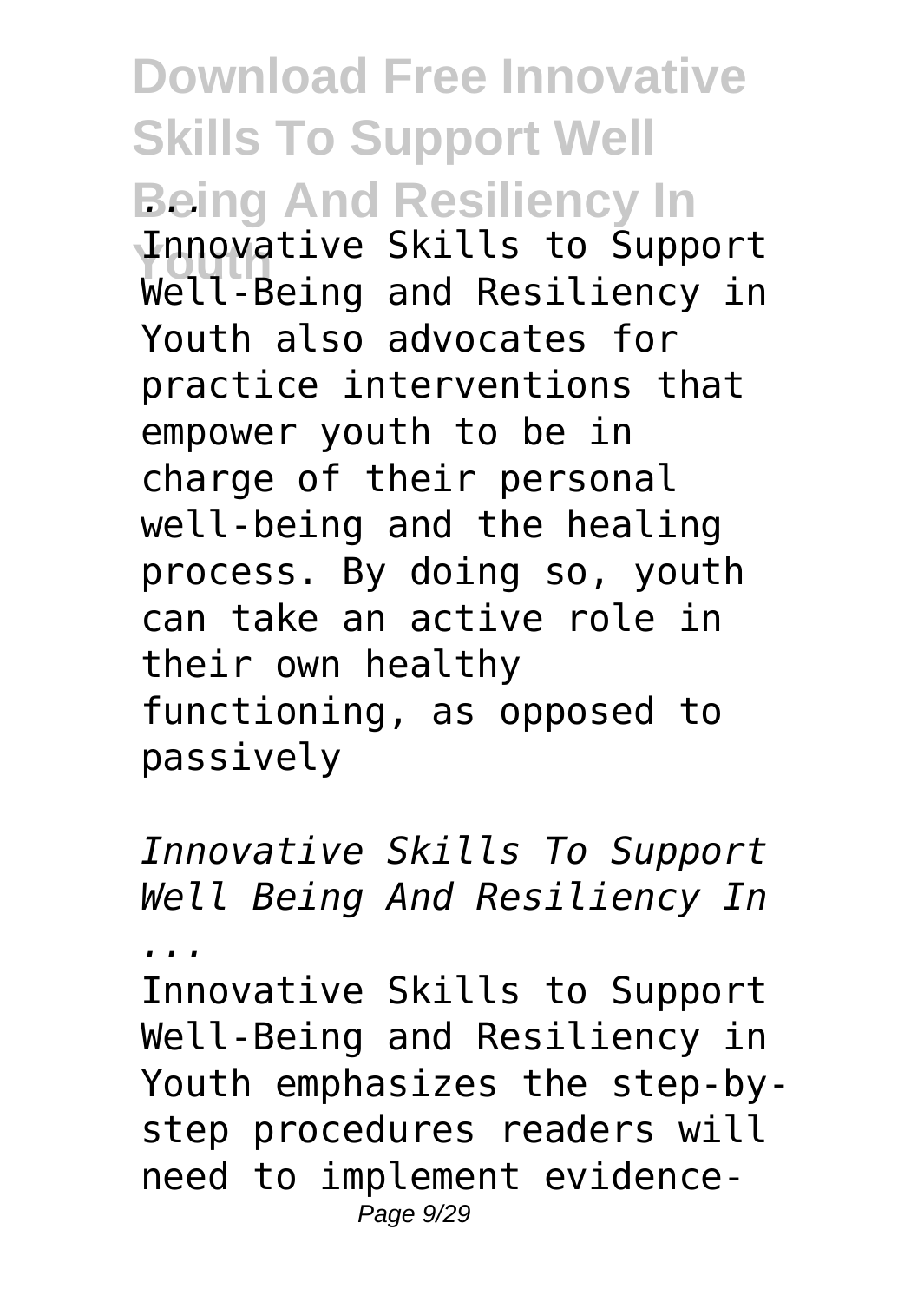**based, innovative techniques** and skills that emphasize<br>
you hoirs and resiliance well-being and resilience in youth. The strategies are specifically chosen to capture and hold the interest of youth who are often reticent to ...

*Innovative Skills to Support Well-Being and Resiliency in ...*

Innovative Skills to Support Well-Being and Resiliency in Youth emphasizes the step-bystep procedures readers will need to implement innovative techniques and skills that are evidence-based and emphasize well-being and resilience in youth.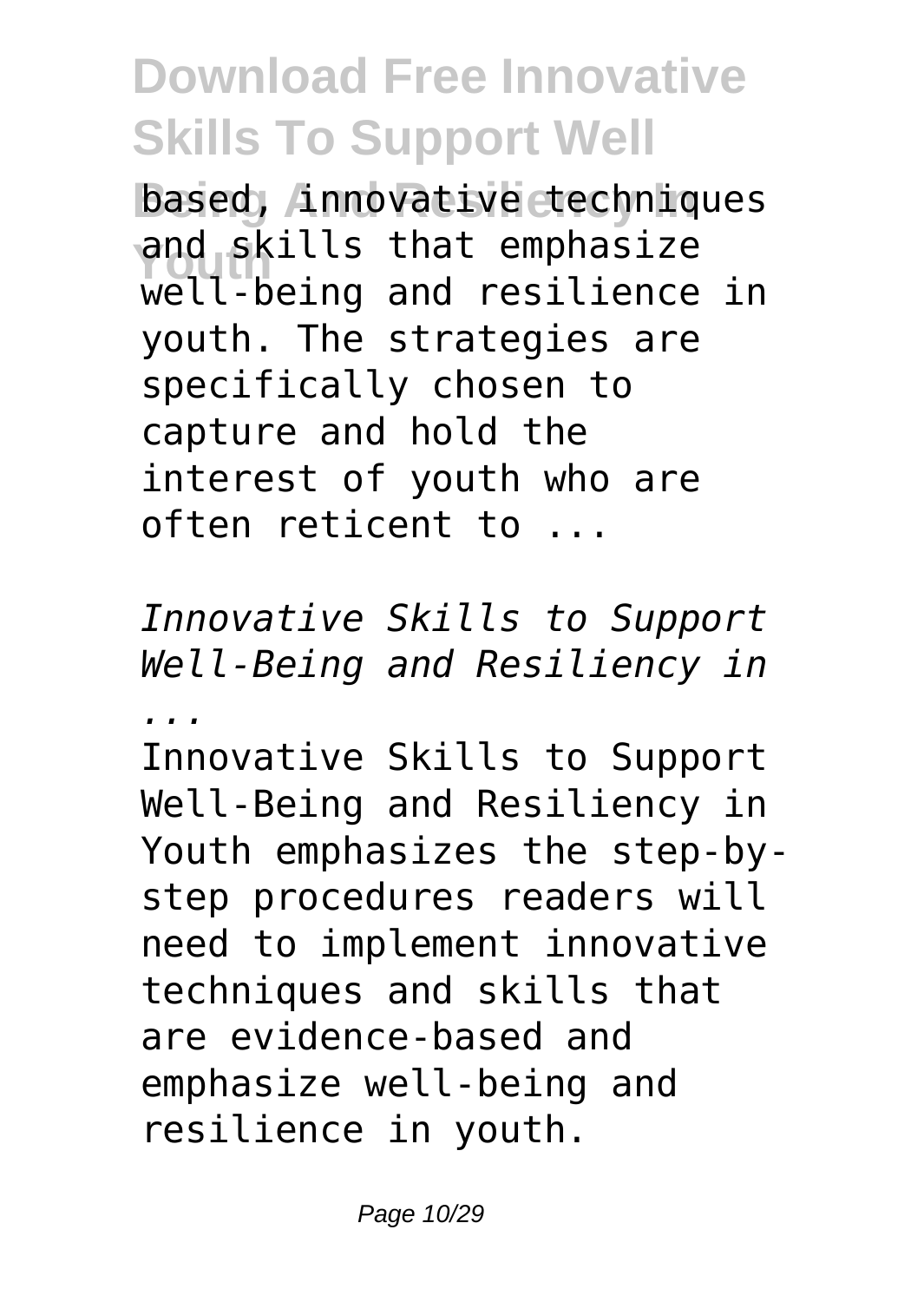**Being And Resiliency In** *Innovative Skills to Support* **Youth** *Well-Being and Resiliency in ...*

Innovative Skills to Support Well-Being and Resiliency in Youth also advocates for practice interventions that empower youth to be in charge of their personal well-being and the healing process. By doing so, youth can take an active role in their own healthy functioning, as opposed to passively receiving treatment" -- From the publisher.

*Innovative skills to support well-being and resiliency in ...* The three key skills for Page 11/29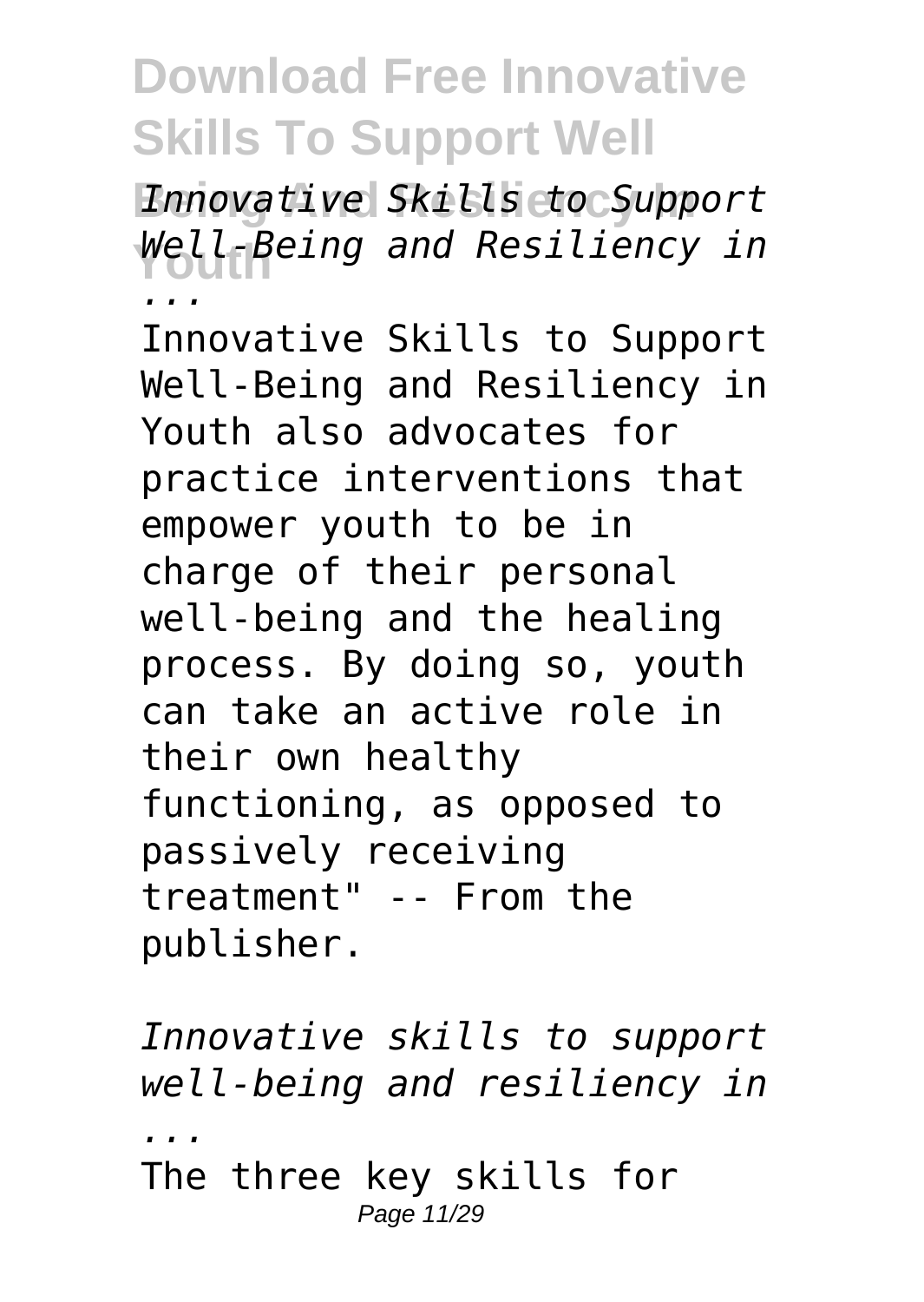innovating: power skills, **people management and change**<br> **management** if developed and management, if developed and strengthened, will help you take a more confident, and therefore more relaxed, approach to new situations. This, in turn, will help you to cope more easily with change.

*Innovation Skills | SkillsYouNeed* Innovative Skills to Support Well-Being and Resiliency in ... Innovative Skills to Support Well-Being and Resiliency in Youth emphasizes the step-by-step procedures readers will need to implement innovative techniques and skills that Page 12/29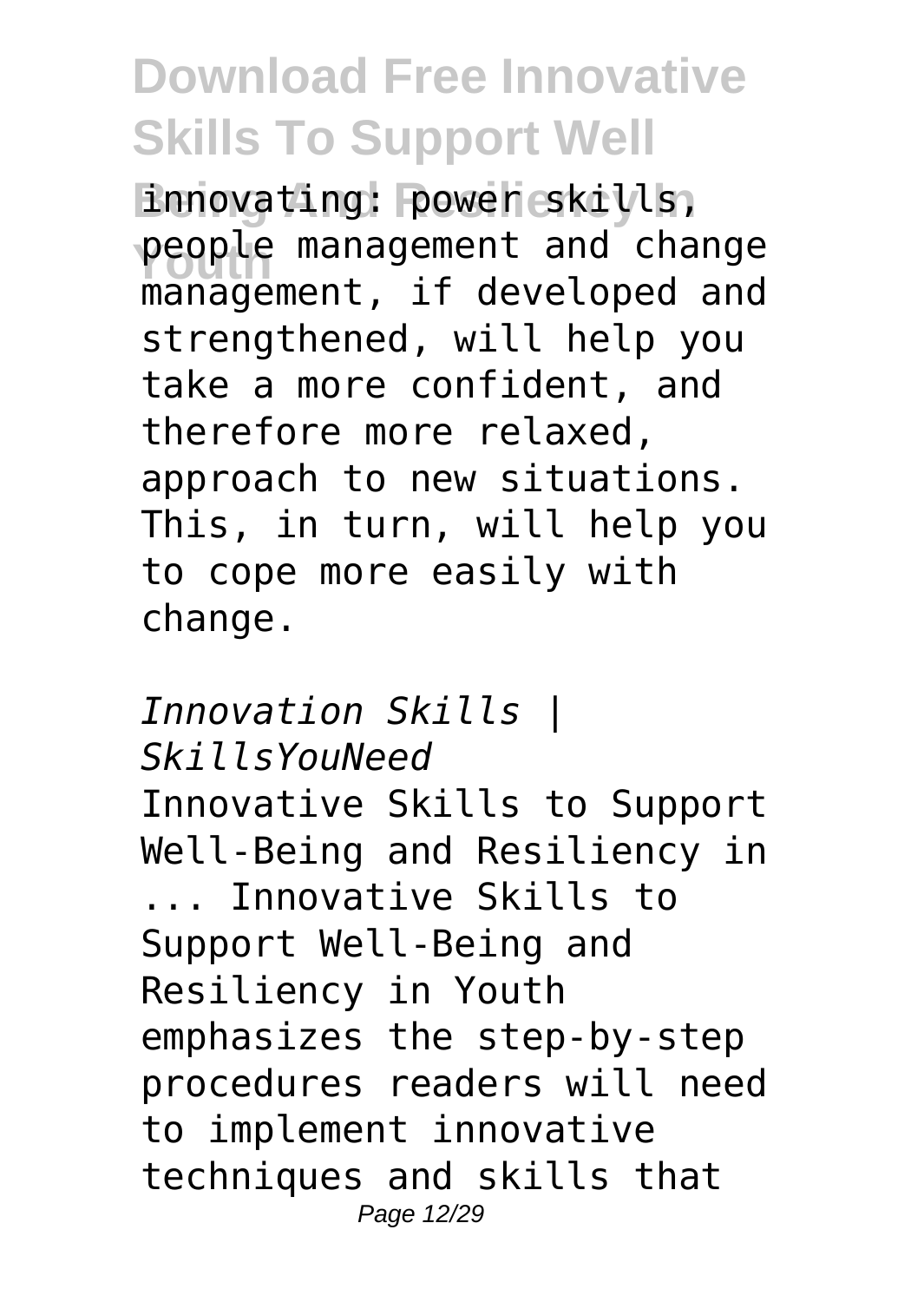**Download Free Innovative Skills To Support Well** are evidence-based and In emphasize well-being and<br> **Easilianse in Youth** resilience in youth. Innovative Skills to Support Well-

*Innovative Skills To Support Well Being And Resiliency In ...*

Innovative Skills to Support Well-Being and Resiliency in Youth: Nicotera, Laser-Maira: Amazon.com.au: Books

*Innovative Skills to Support Well-Being and Resiliency in*

*...*

As a teacher, to tackle this challenge effectively, you should implement innovative ideas that make the classroom experience much Page 13/29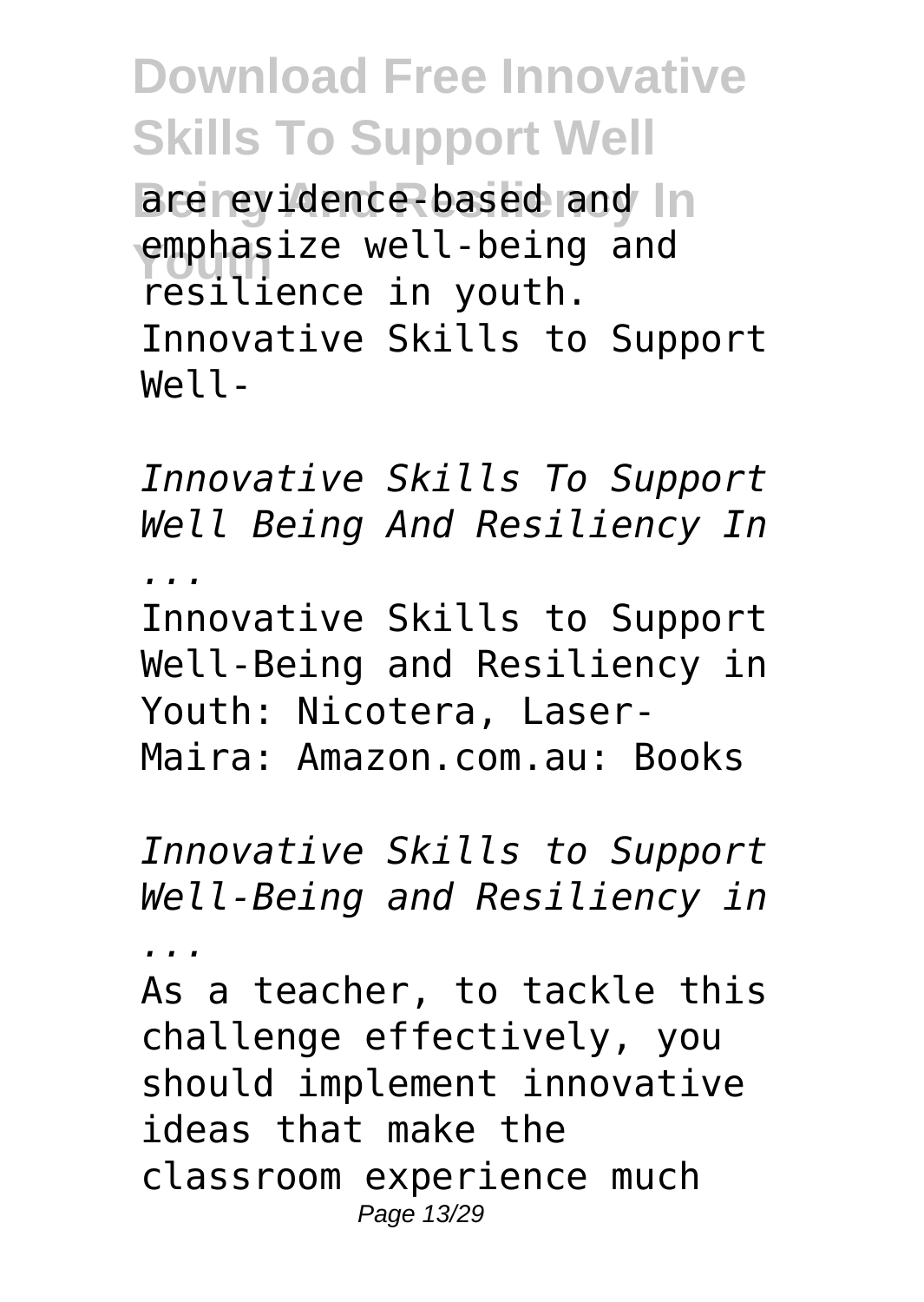more dovable for youry In students. So nere are ib<br>innovative ideas that will students. So here are 16 help you reinvent your teaching methods and make your classes more interesting. 1. Creative Teaching. Take the help of tools to stimulate creativity.

*16 Innovative Ideas to Make Your Teaching Methods Effective* Innovative Skills to Support Well-Being and Resiliency in Youth eBook: Nicotera, Nicole, Laser-Maira, Julie Anne: Amazon.com.au: Kindle Store

*Innovative Skills to Support* Page 14/29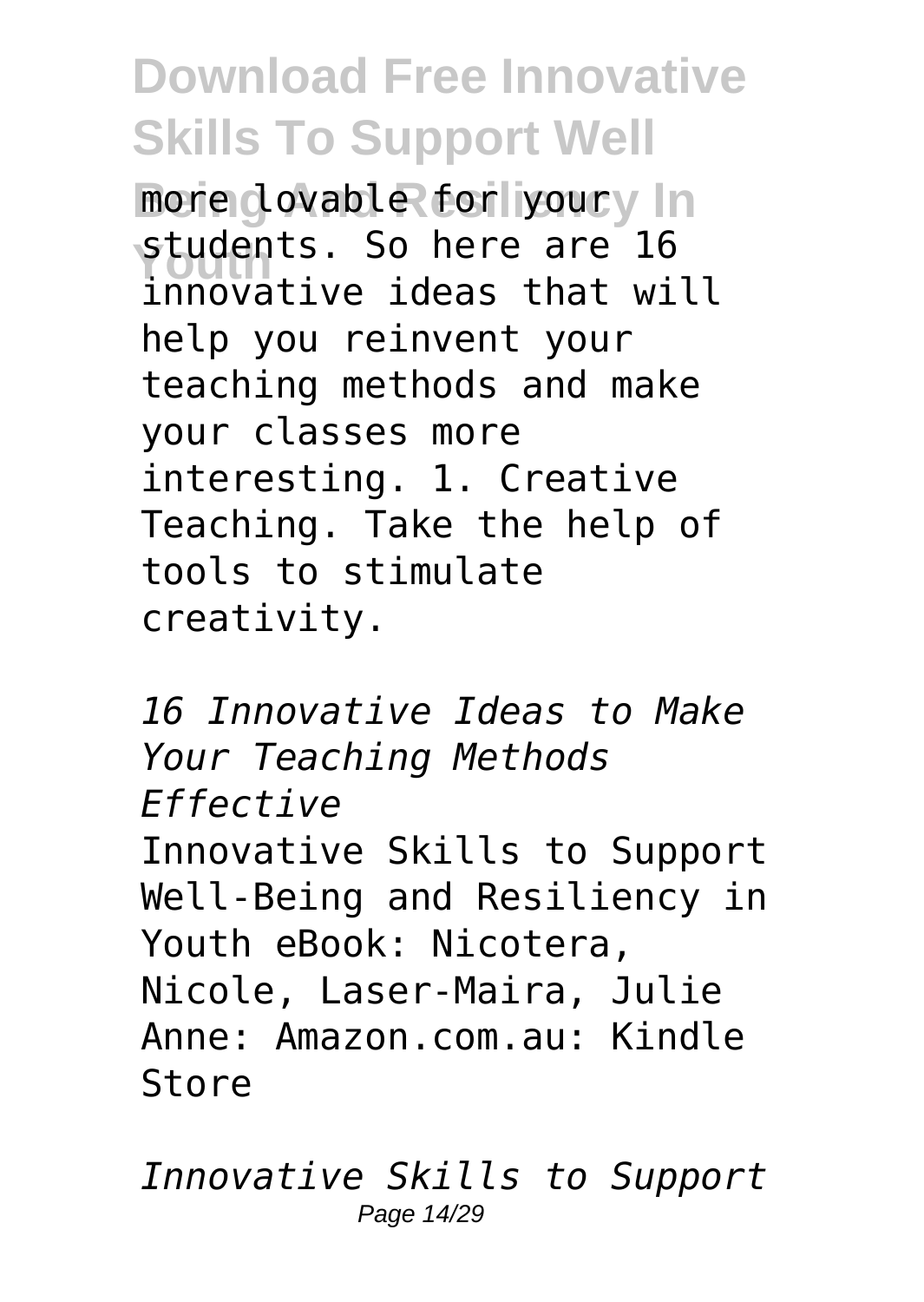**Being And Resiliency In** *Well-Being and Resiliency in* **Youth** *...* Treat your team members like the creative human beings they are, listen to their point of view and support them in developing their imaginations. Feed creativity by asking questions and build your ideas with the help of insight from others. To create big ideas, you have to create the space and encourage that sort of behavior and culture.

*The Benefits of Encouraging Creativity and Innovation in ...*

Innovative leaders also scored higher in terms of Page 15/29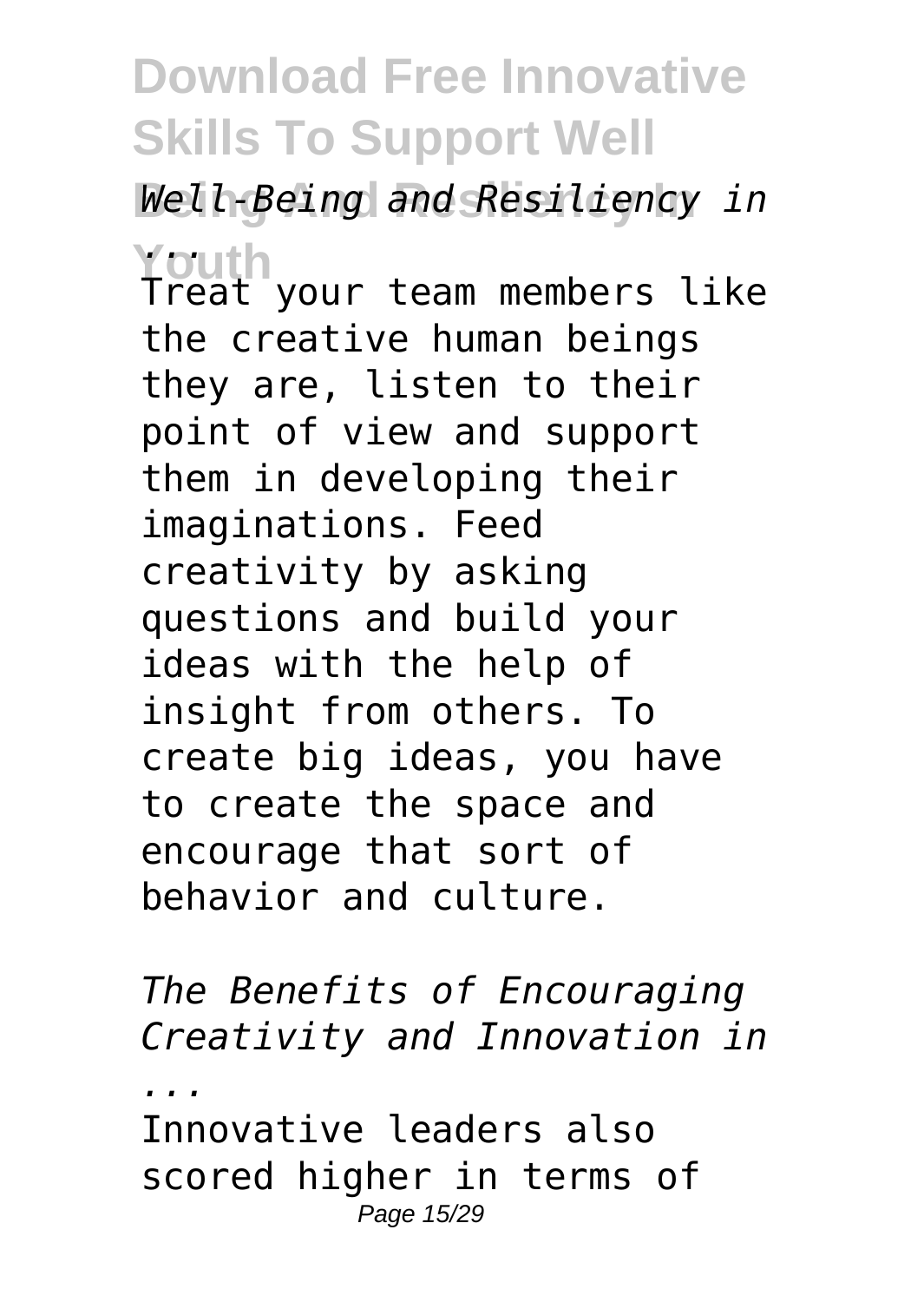demonstrating curiosity.n **They exhibit an underlying** curiosity and desire to know more. These leaders will actively take the initiative to learn new...

*The 5 Skills That Innovative Leaders Have in Common* Find many great new & used options and get the best deals for Innovative Skills to Support Well-Being and Resiliency in Youth by Julie Anne Laser-Maira, Nicole Nicotera (Paperback, 2017) at the best online prices at eBay!

*Innovative Skills to Support Well-Being and Resiliency in ...*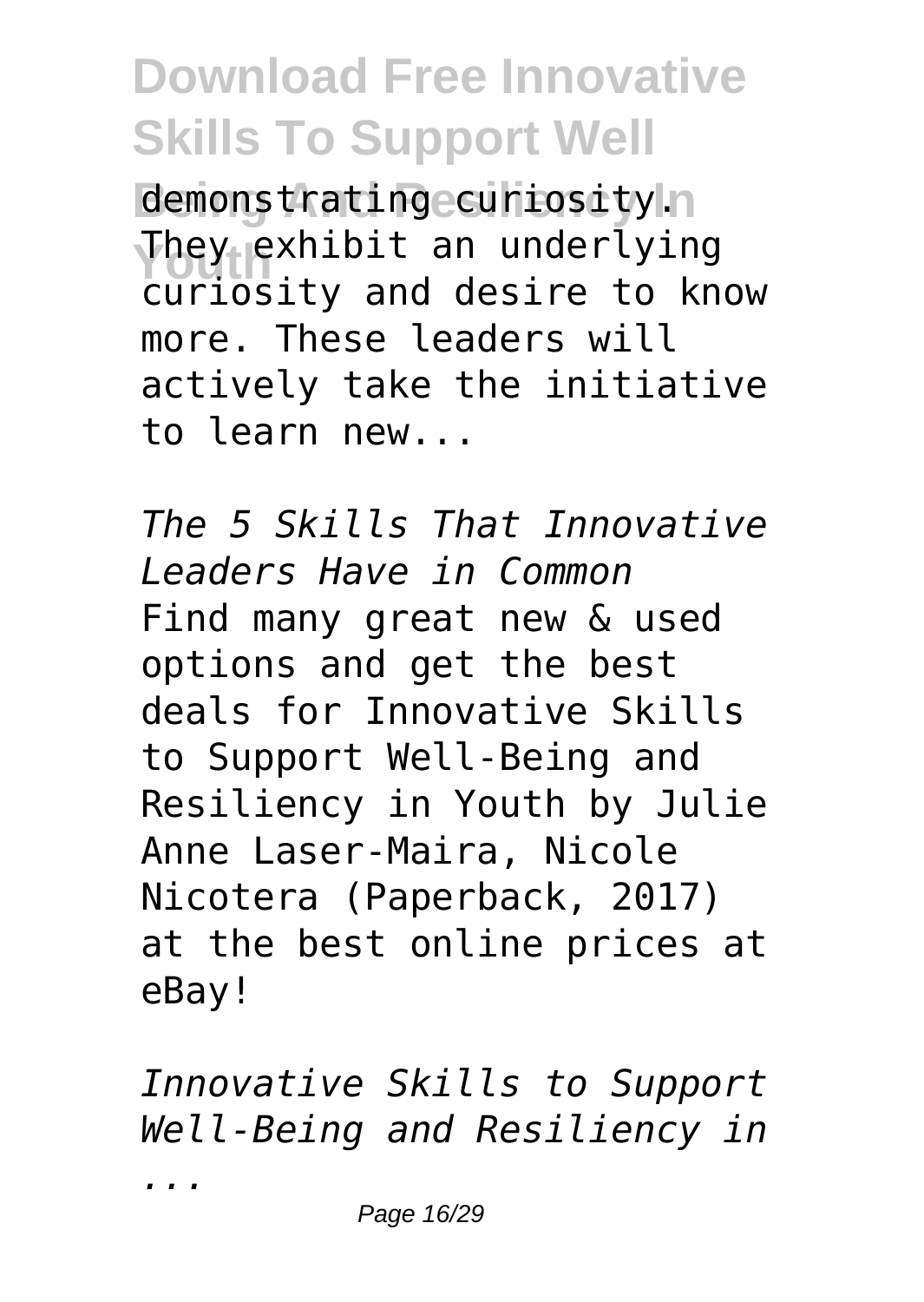**Breate and roductivency In environment People work** better in a space designed to promote productivity and minimise distractions. Prevent fatigue and headaches with good lighting, stimulate brain function with inspiring colours and encourage employees to take walks with pictures of nature.

*22 Well-Being In the Workplace Initiatives that you Can ...* The following are the key characteristics of innovation leadership. 1. Risk tolerance Innovation is synonymous with creativity. And free-flowing creativity Page 17/29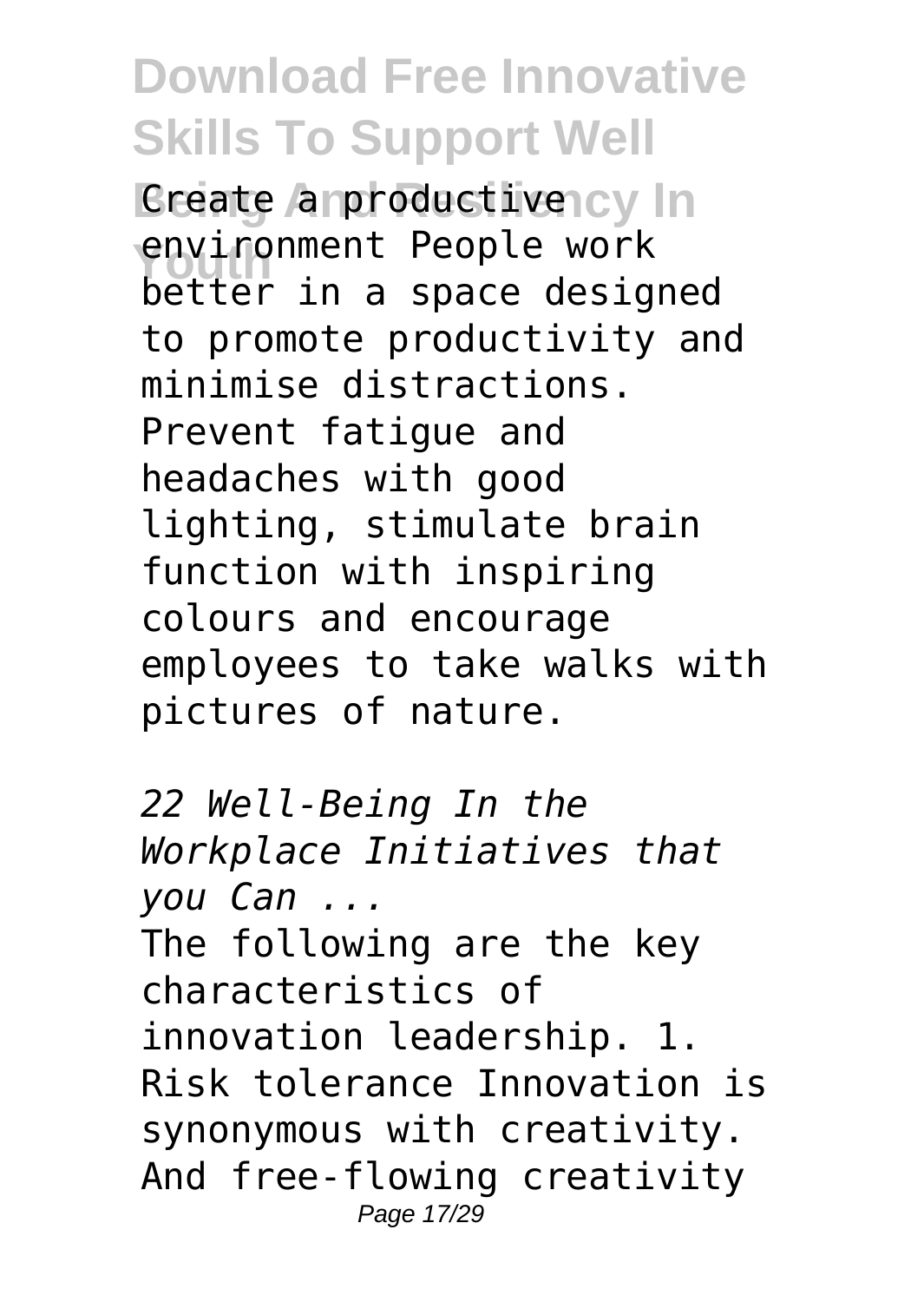involves a great deal yof risk. An innovation leader<br>has high risk telerance has high risk tolerance, and has the uncanny knack to consider all possible eventualities to make wellcalculated bets that often pay off. 2.

*10 Innovation Leadership Characteristics, Attributes and ...*

To help us improve GOV.UK, we'd like to know more about your visit today. We'll send you a link to a feedback form. It will take only 2 minutes to fill in. Don't worry we won't send you ...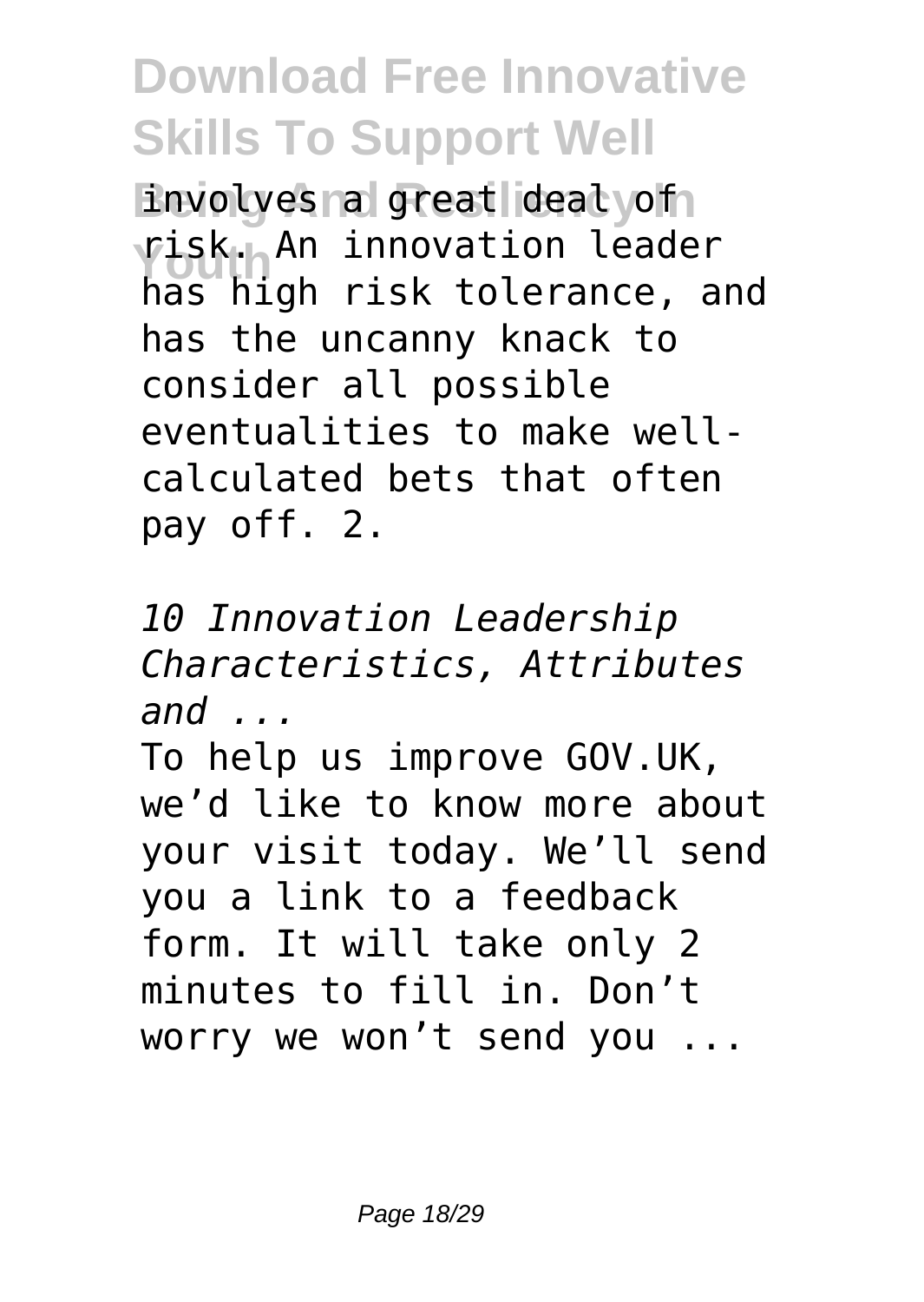**Being And Resiliency In** Innovative Skills to Support **Youth** Well-Being and Resiliency in Youth emphasizes the step-bystep procedures readers will need to implement evidencebased, innovative techniques and skills that emphasize well-being and resilience in youth. The strategies are specifically chosen to capture and hold the interest of youth who are often reticent to counseling. Furthermore, the skills-based approach of the book aims to demystify what one actually does in session with youth by moving away from the vagueness of talk therapy when youth have nothing to say, and toward sessions that engage youth Page 19/29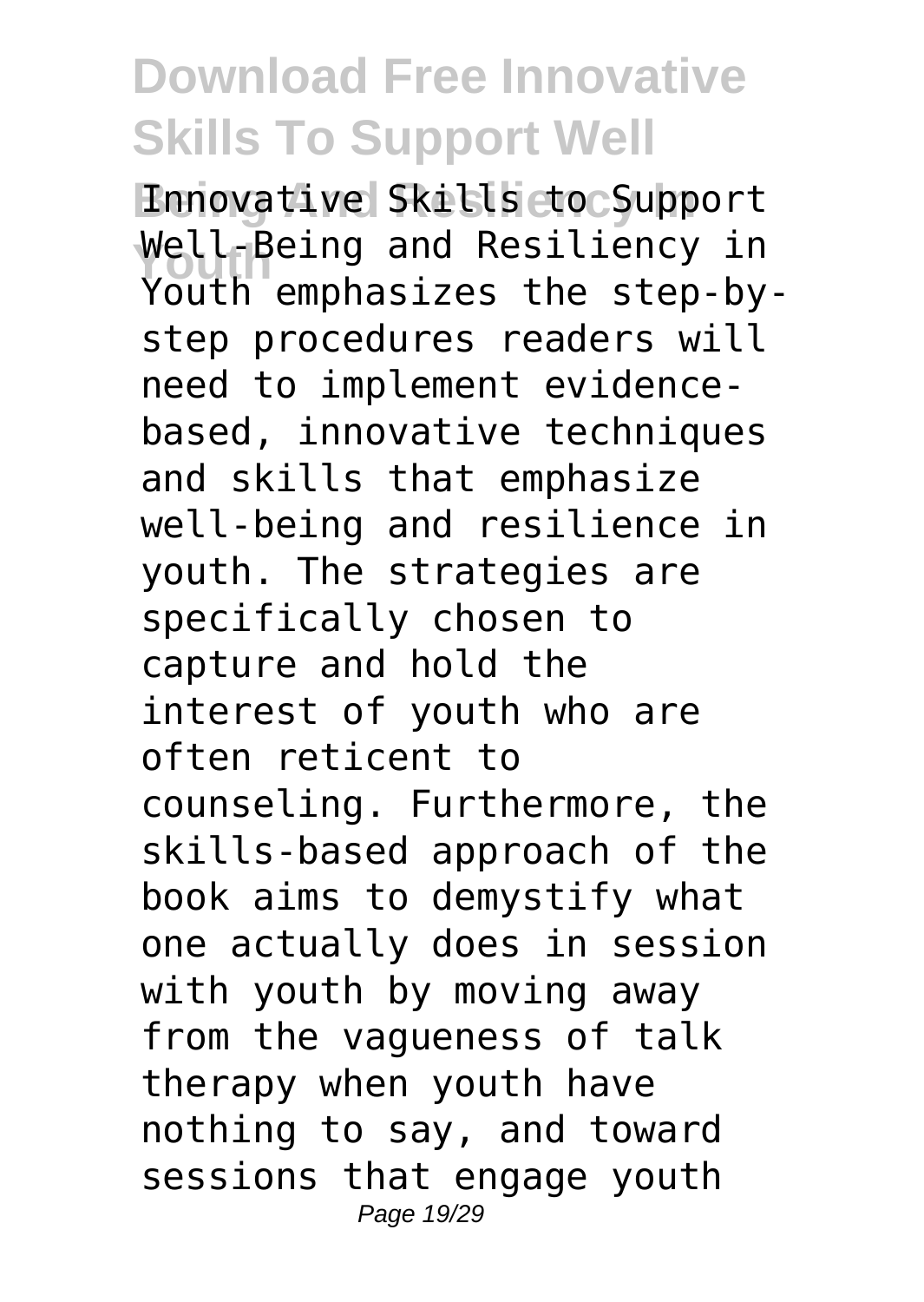in action, stimulating In **Communication and change.**<br>Innovative Skills to Supp Innovative Skills to Support Well-Being and Resiliency in Youth also advocates for practice interventions that empower youth to be in charge of their personal well-being and the healing process. By doing so, youth can take an active role in their own healthy functioning, as opposed to passively receiving treatment.

Couples who enter therapy often view the endeavor as a last-ditch effort before seeking legal services, filing for divorce, and parting ways for good. Given Page 20/29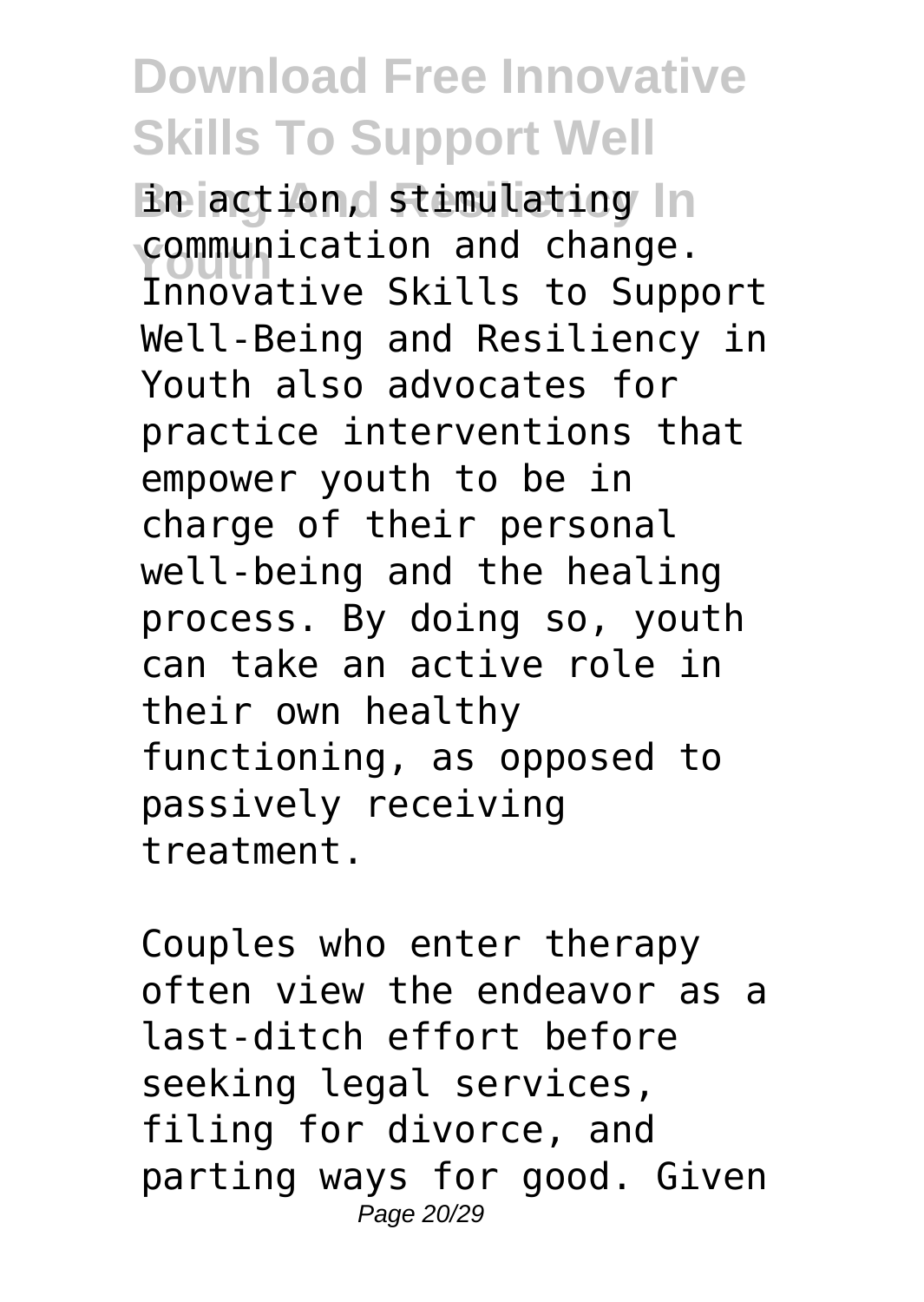this mentality satiethey In outset, couples therapy is not always successful or enjoyable--for either the client or the therapist. It is also an area of practice that is often given short shrift in training programs that predominantly focus on clinical skills in working with children and adolescents, group work, practice in specific settings, and assessment and treatment of mental disorders. Innovative Skills to Increase Cohesion and Communication in Couples discusses evidence-based clinical techniques and skills that support and nurture couples in their Page 21/29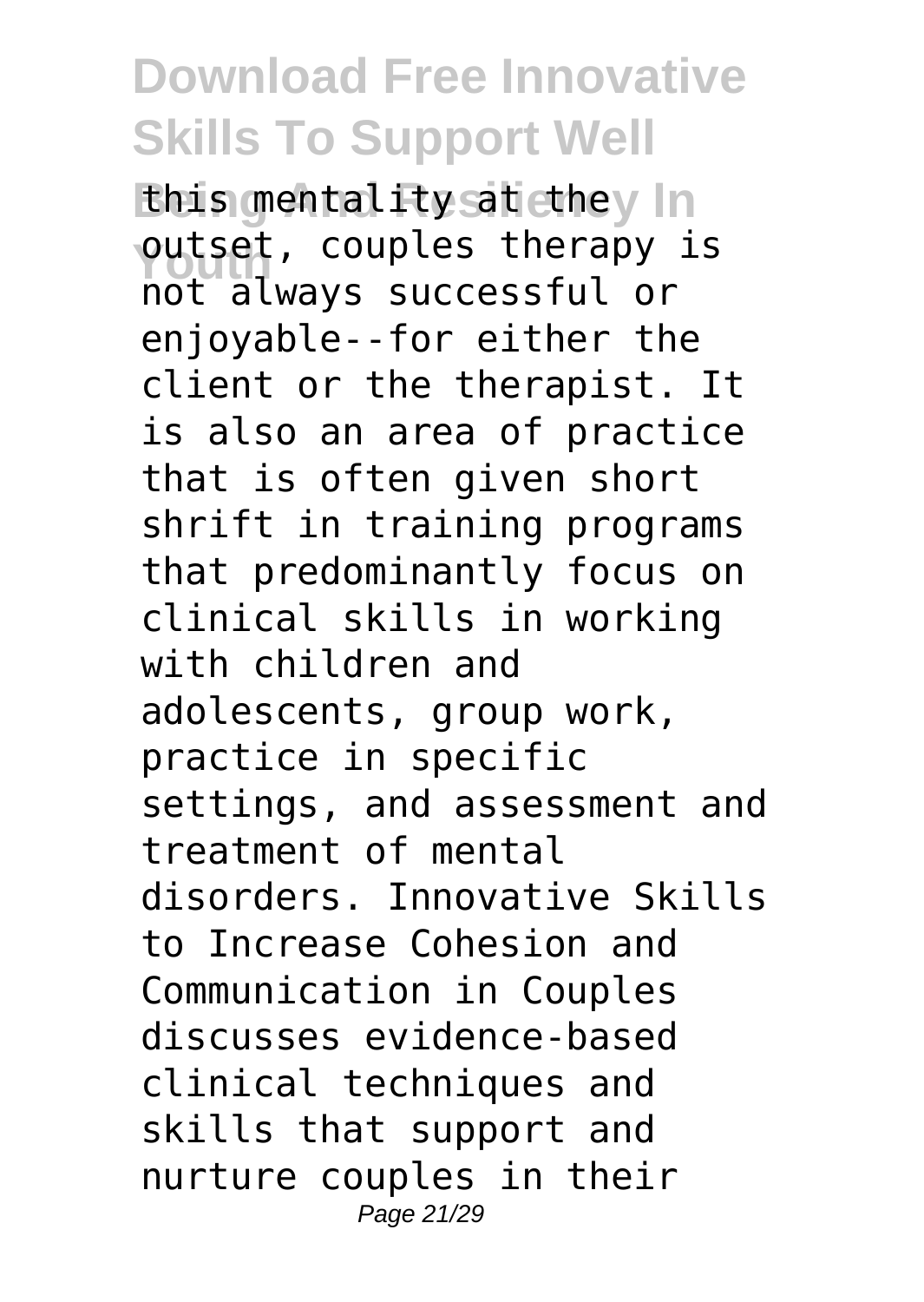**Being And Resiliency In** relationship. Each chapter **begins with a succinct** overview of a technique, evidence that supports it, and ideas for assessment to ensure that it is appropriate for the couple. Subsequent sections of each chapter provide clear examples of approaches so that new or seasoned clinicians will have the requisite knowledge for effective implementation, required materials, suitable locations for use, and personal preparation. The text serves as an essential resource to clinicians and social work, counseling, or psychology students and professors.

Page 22/29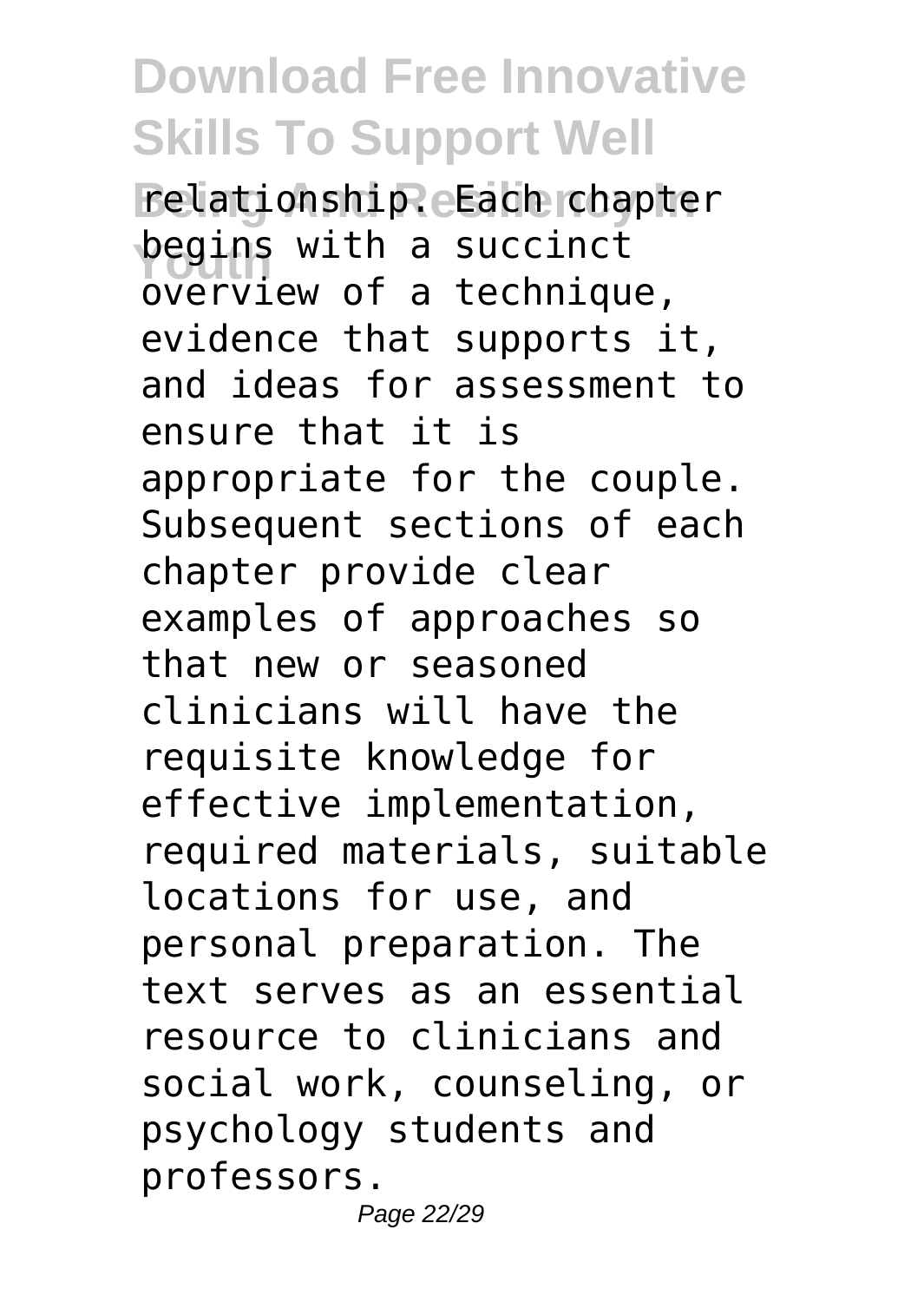**Download Free Innovative Skills To Support Well Being And Resiliency In Youth** This report presents evidence-based analysis on Poland's higher education transformation process towards an innovative, interconnected and multidisciplinary entrepreneurial system, designed to empower its students and staff to demonstrate enterprise, innovation and creativity in teaching ...

This report presents evidence-based analysis of current strategies and practices in higher education institutions (HEIs) in Hungary towards a value-creating use of Page 23/29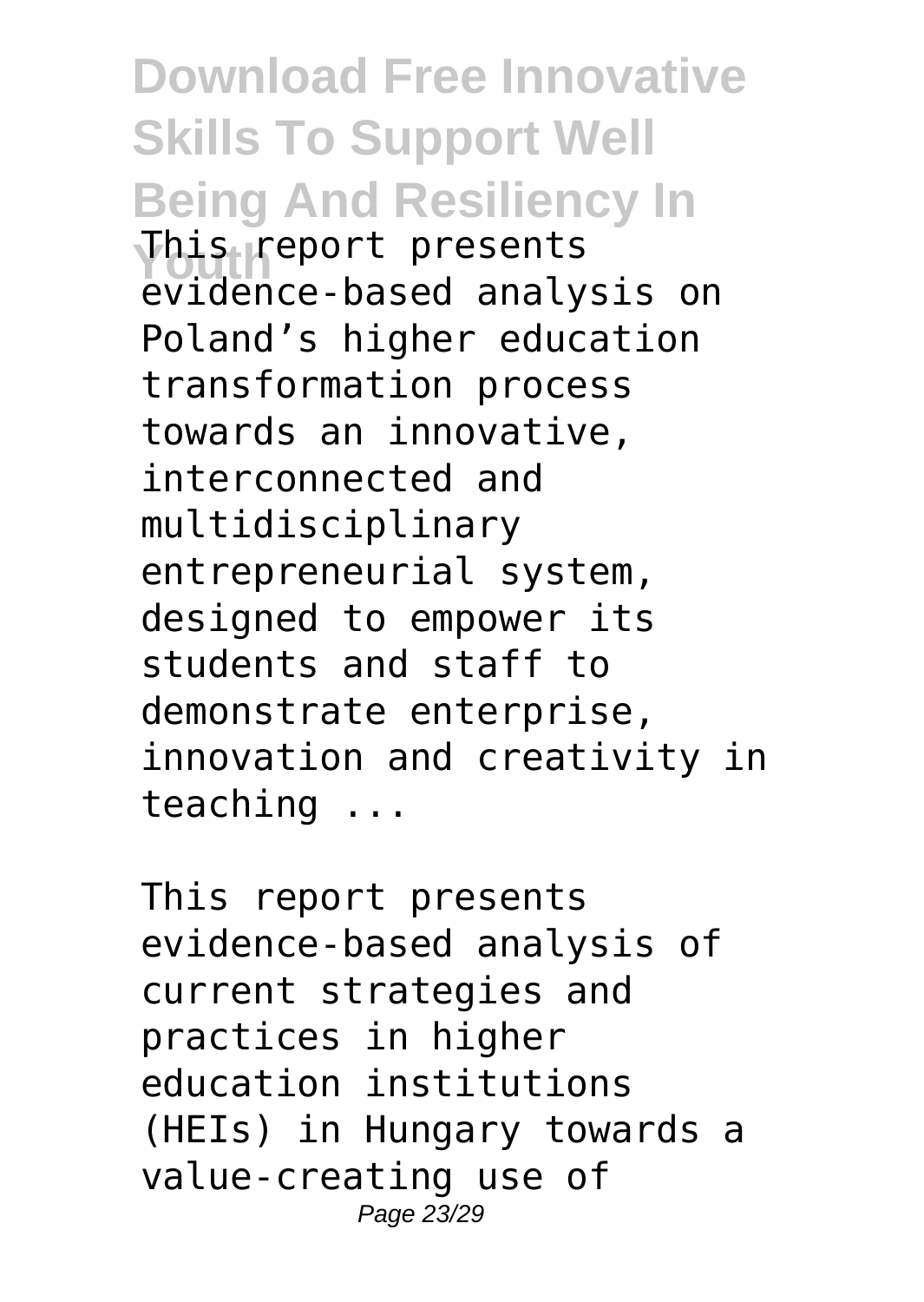**Rnowledge resources for n** innovation and<br>
artransproversh entrepreneurship. The analysis and recommendations are highly relevant for policy makers and ...

The higher education sector in The Netherlands offers excellent examples of what it means to be innovative and entrepreneurial, and promote entrepreneurial mind sets, entrepreneurship and knowledge exchange. Creating value from academic knowledge through innovative services, products, processes ...

This report, the first of its kind on an OECD country, Page 24/29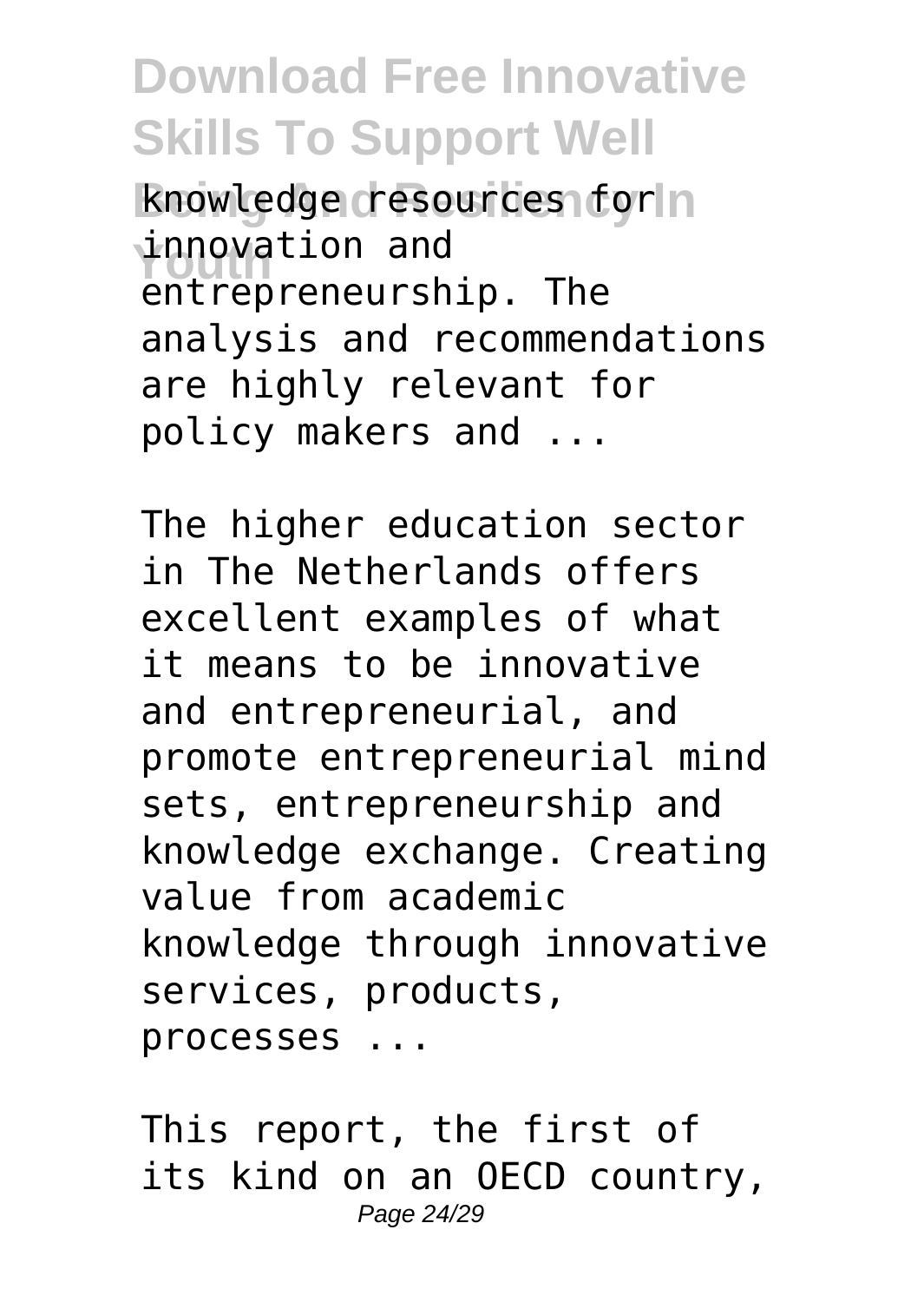assesses the abilities, In motivations and<br>opportunities in Chile's motivations and public service for contributing to innovation, and provides recommendations on how to further develop them.

Artificial intelligence (AI) and robotics are major breakthrough technologies that are transforming the economy and society. The OECD's Artificial Intelligence and the Future of Skills (AIFS) project is developing a programme to assess the capabilities of AI and robotics, and their impact on education and work.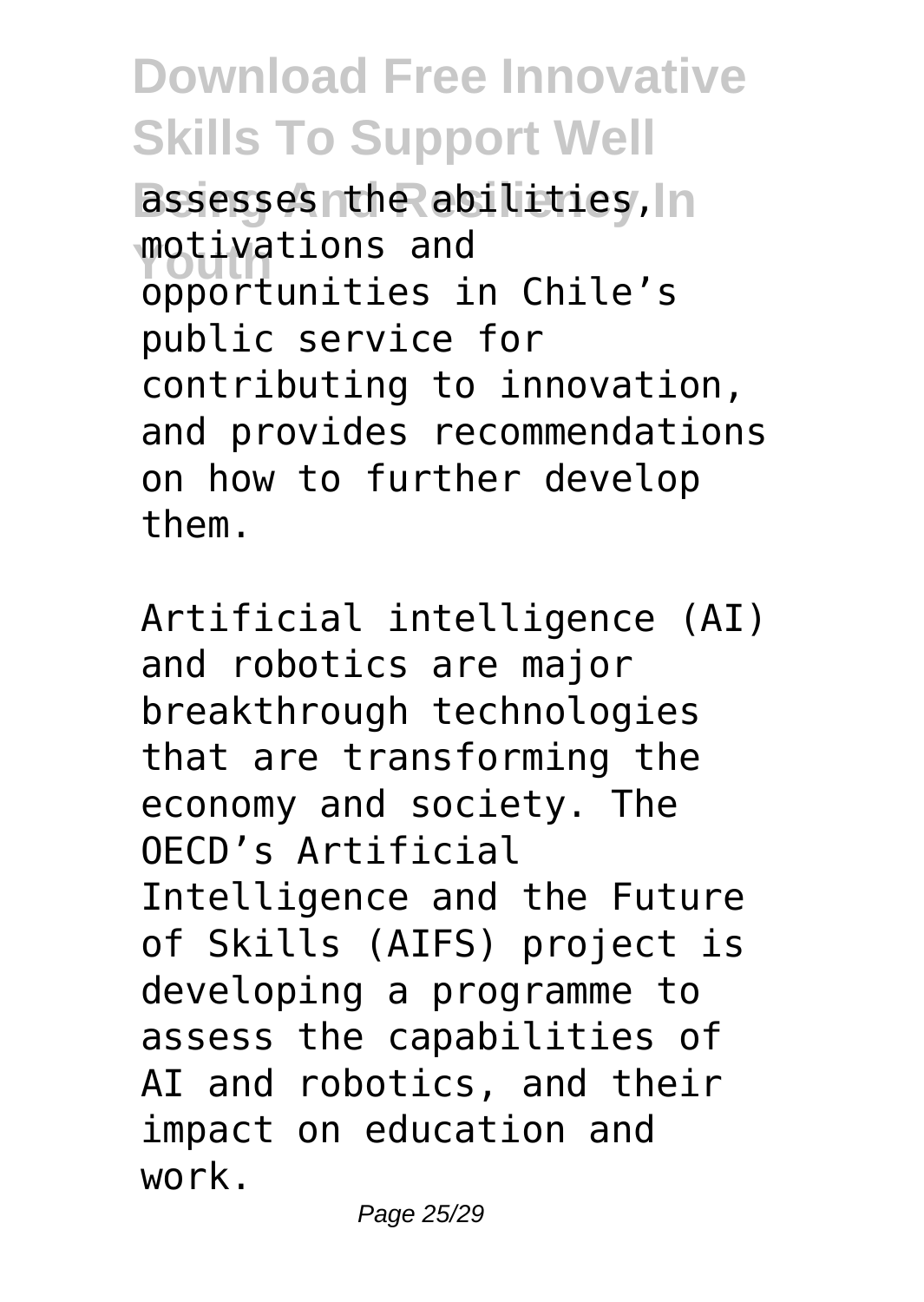**Download Free Innovative Skills To Support Well Being And Resiliency In Youth** In Brazil, as in other countries, innovation in the public sector is a core leadership challenge. Reflection is required on who these leaders are, what they should be able to do, and how they should be selected and held accountable to achieve results. This study establishes a new assessment framework for senior civil service (SCS) systems, based on the 2019 OECD Recommendation on Public Service Leadership and Capability.

In this report, from the North East Regional Page 26/29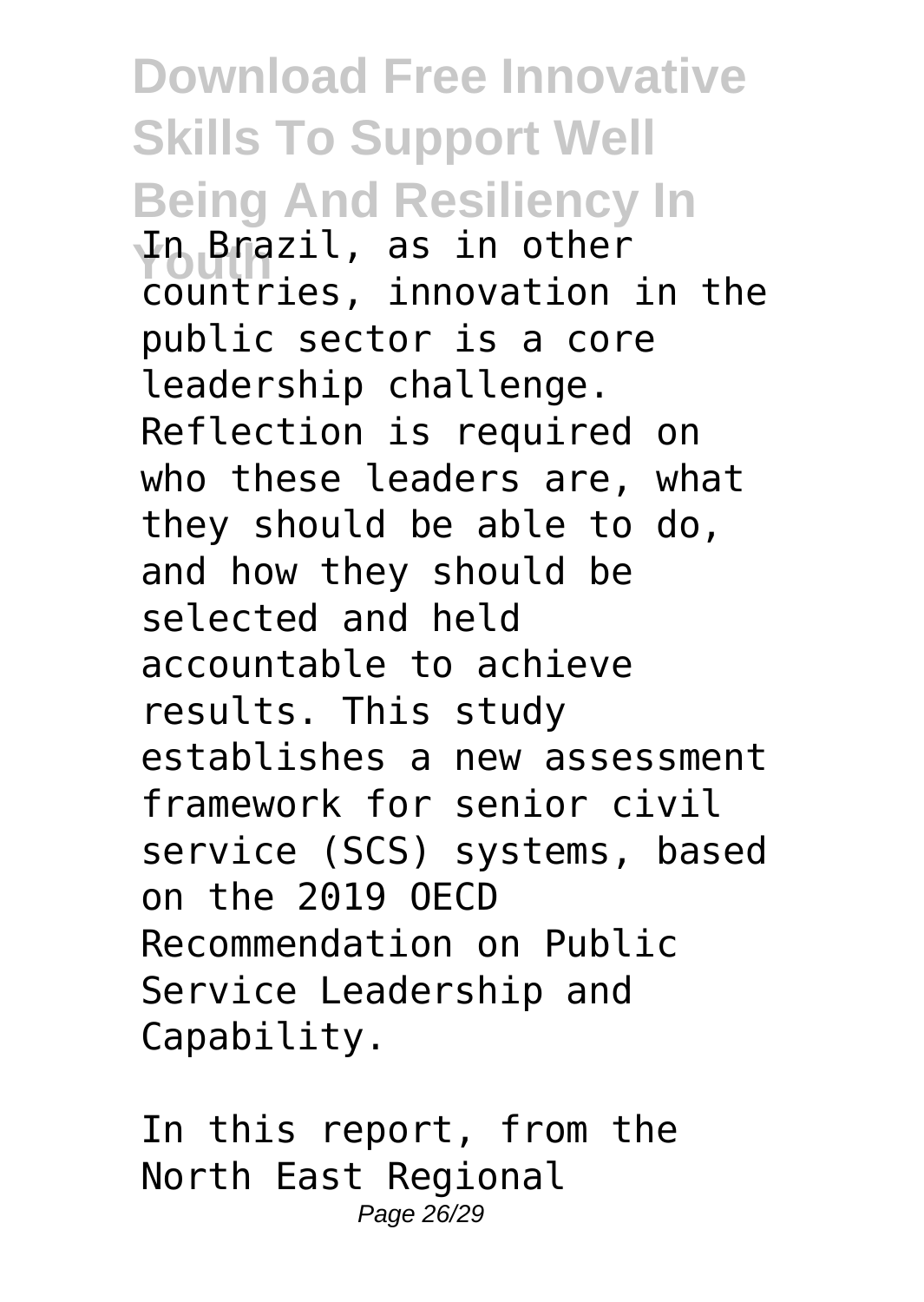**Committee (HCP 5169, session Youth** 2009-10, ISBN 9780215542731), renewable industries could lead a recovery in the North East's manufacturing industry. The Committee states that the region is well placed to benefit from the growing global market for green technologies, but warns that British innovation and ideas could be lost as other countries benefit from quicker commercial development and implementation. World-class renewable energy companies in the North East - such as the New and Renewable Energy Centre (NaREC) at Blyth, the North East Process Page 27/29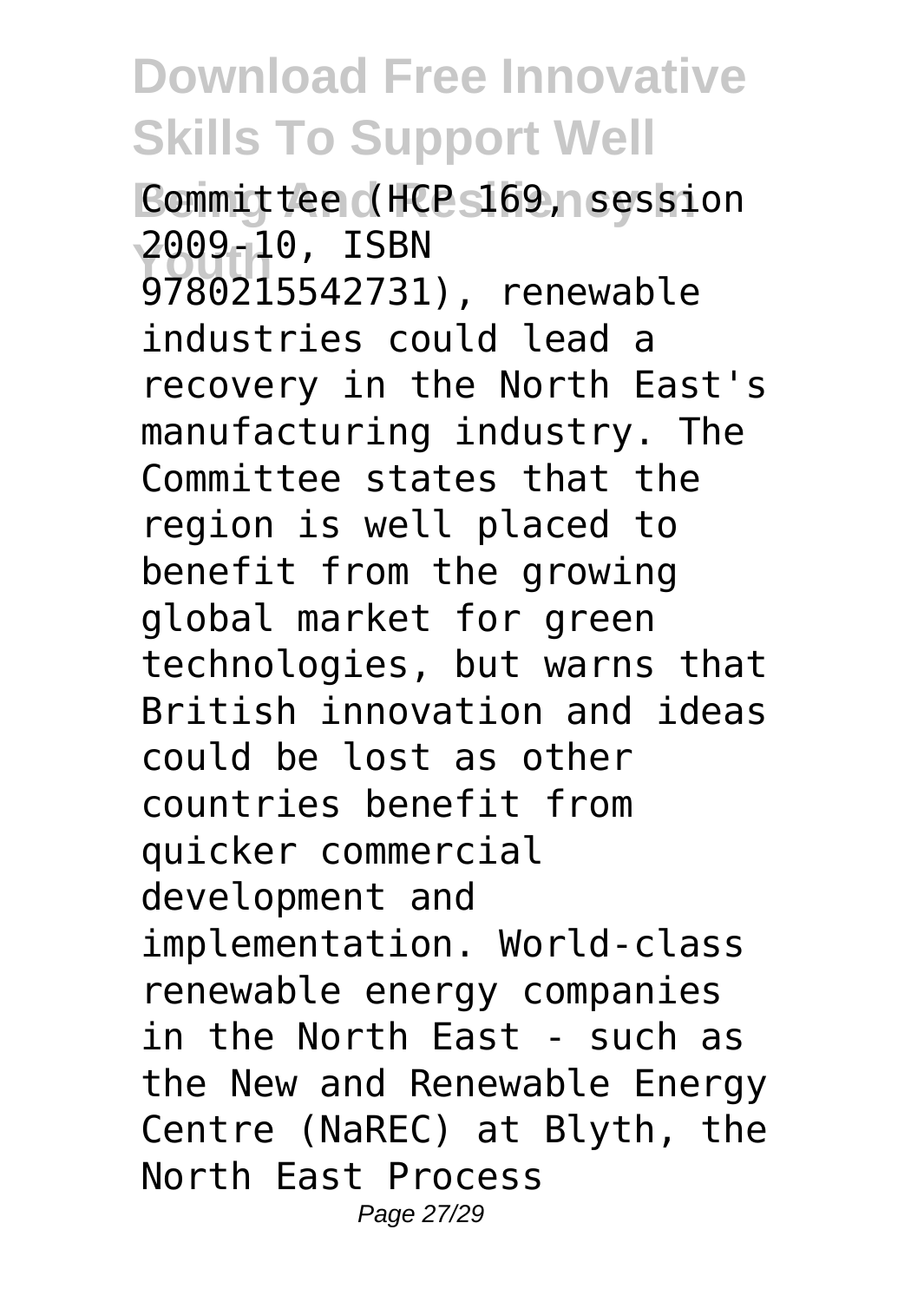**Being And Resiliency In** Industries Cluster (NEPIC) **on Teesside, and NETPark,**<br>
the Nerth East Technology the North East Technology park in County Durham could put the region at the forefront of the Government's efforts to turn the UK into a low-carbon economy. The Committee warns though, that the UK's cumbersome and slow planning process poses a significant risk to long-term development in the North East as businesses from countries like China seek quicker, guaranteed sites elsewhere in Europe. The report also states that the Government should explore incentives to encourage local development of Page 28/29